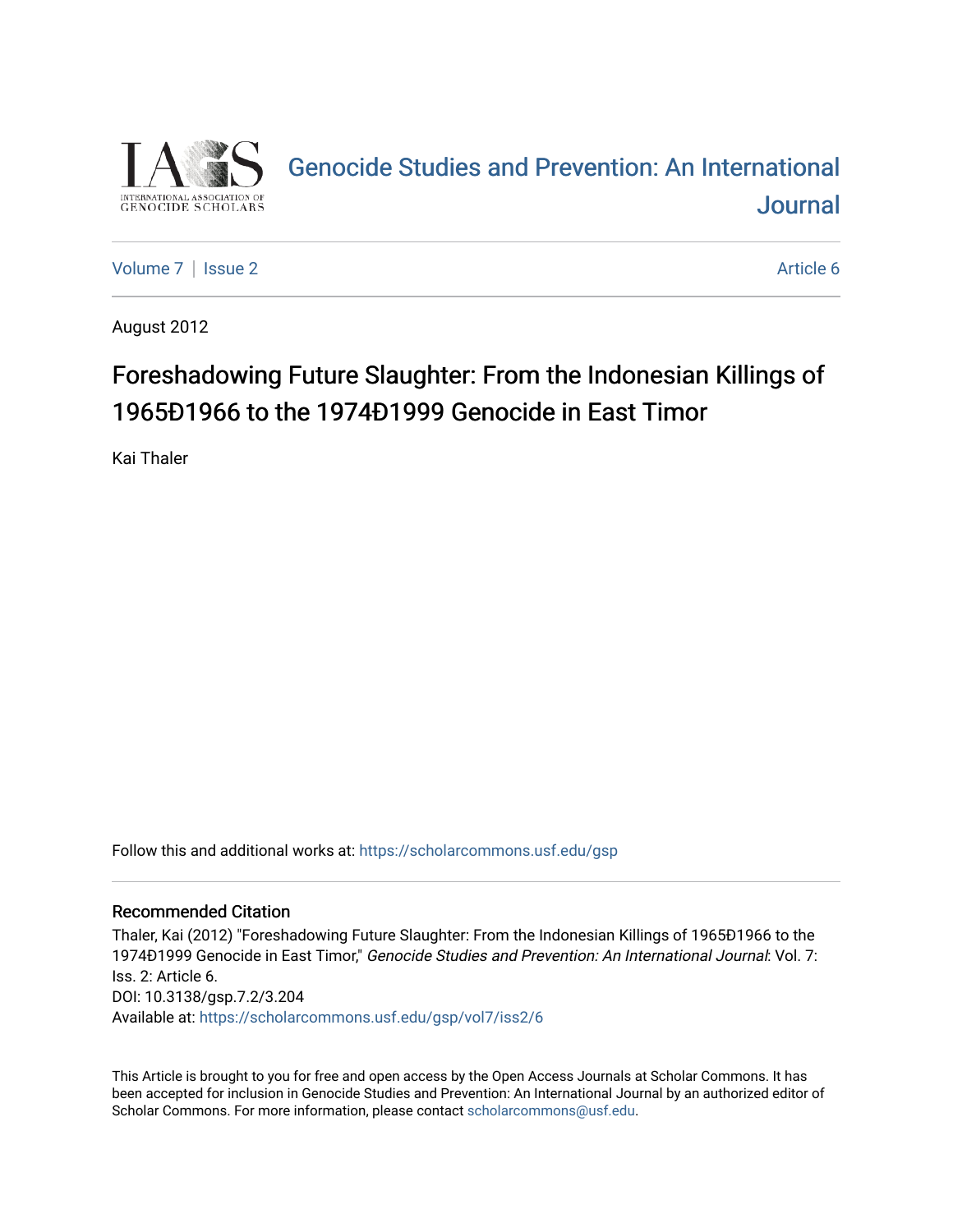## <span id="page-1-0"></span>Foreshadowing Future Slaughter: From the Indonesian Killings of 1965–1966 to the 1974–1999 Genocide in East Timor

### Kai Thaler

Harvard University and Portuguese Institute of International Relations and Security

The failure of the international community to act on the legal and moral imperative to stop, punish, and prevent genocide and other mass killings has led to the establishment of genocidal regimes that institutionalize genocide as a tactic of repression and power consolidation. One such repeat offender regime was the New Order government of Indonesia, which committed mass killings of known and alleged communists throughout Indonesia in 1965–1966 and later carried out a genocidal, colonial occupation of East Timor. I demonstrate parallels between the actors, tactics, and discourse of the communist killings and the Timorese Genocide. The failures of domestic resistance and international pressure to punish the New Order after 1966 allowed génocidaires to retain power and reinforced their belief in the acceptability and effectiveness of genocidal tactics. The Indonesian case illustrates the necessity of punishment for genocide to preclude a culture of impunity that encourages both previous and new offenders.

Key words: genocide, Indonesia, East Timor, New Order, communists, impunity

#### Genocide and Repeat Offenders

After World War II, as the full extent of the horrors perpetrated by the Nazis during the Holocaust came to light, there was a sweeping sentiment of "Never again." Never again could a state be allowed to attempt such human destruction. The Nuremberg trials brought convictions for crimes against humanity, the United Nations Convention on the Prevention and Punishment of the Crime of Genocide (UNCG) was adopted in 1948, and memorials were built around the world. Yet, in a sense, the Holocaust itself was an example of "again." Not only did it come in the wake of the Armenian Genocide, $<sup>1</sup>$  $<sup>1</sup>$  $<sup>1</sup>$  but Germans themselves had already committed genocide in the twentieth cen-</sup> tury through their slaughter of the Herero and Nama peoples of German South-West Africa.<sup>[2](#page-14-0)</sup> Scholars have identified many parallels in examining these cases, with the German experience in South-West Africa having acted as a testing ground for ideas and methods later "perfected" by the Nazis.<sup>[3](#page-14-0)</sup>

While Isabel Hull has found a common military culture in Germany oriented toward seeking "final solutions,"<sup>[4](#page-14-0)</sup> the genocide in Africa was committed by the regime of Kaiser Wilhelm II and the Holocaust by the Nazis, with the Weimar government separating the two. Later in the century, one regime was allowed to commit not one but two mass killings, each of which can be argued to be cases of genocide. Within the span of a decade, the New Order regime of Suharto in Indonesia organized both the killing of hundreds of thousands of Communists and alleged leftists within Indonesia from

Kai Thaler, "Foreshadowing Future Slaughter: From the Indonesian Killings of 1965–1966 to the 1974– 1999 Genocide in East Timor," Genocide Studies and Prevention 7, 2/3 (August/December 2012): 204–222. © 2012 Genocide Studies and Prevention. doi: 10.3138/gsp.7.2/3.204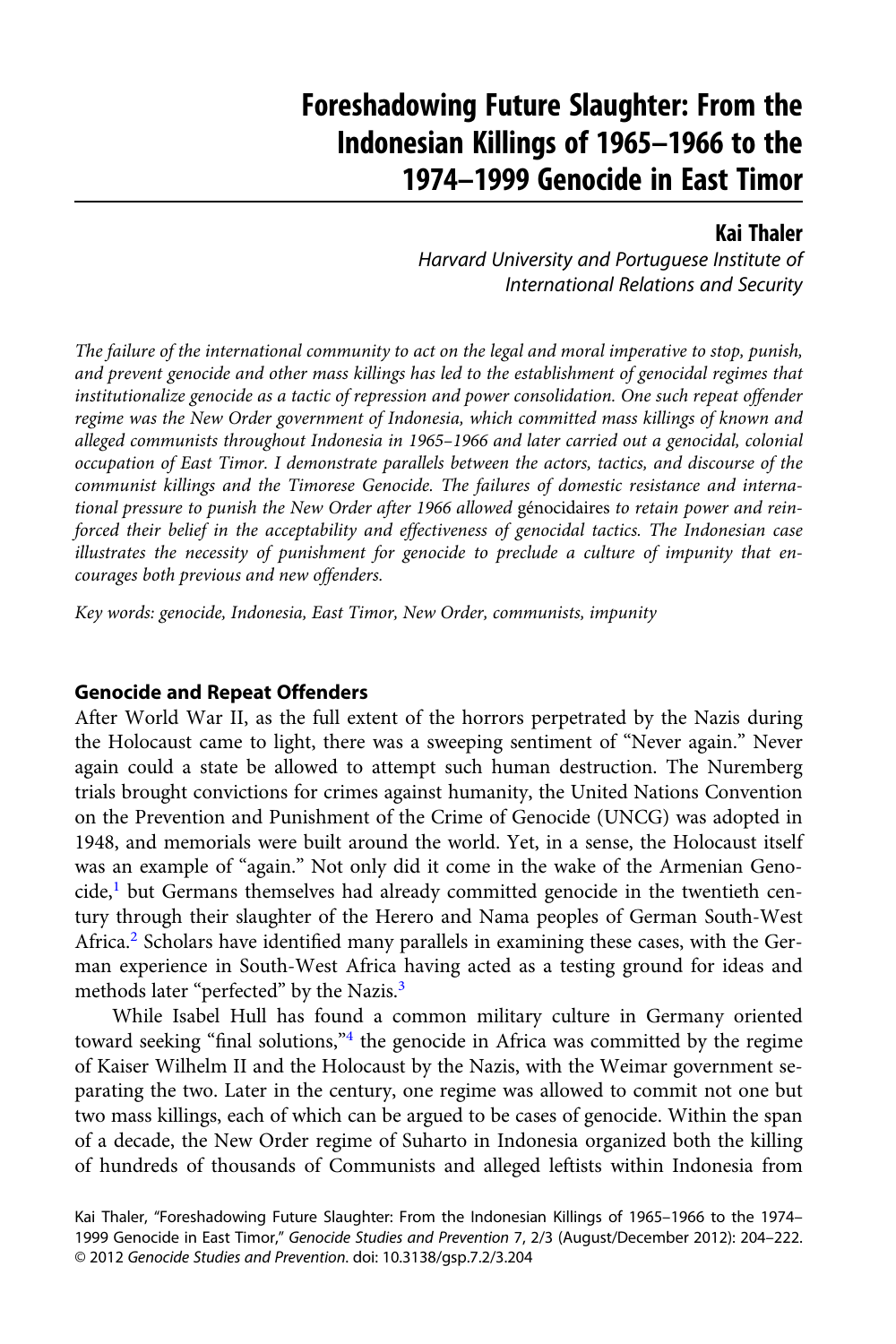<span id="page-2-0"></span>1965 to 1966—hereafter referred to as "the Killings"—and then, in 1975, invaded East Timor, which was subjected to a brutal, 24-year occupation. To my knowledge, there has yet to be a detailed, direct comparison of these two cases[.5](#page-14-0) Following the example of the German cases, this article examines the characteristics and methods of the Killings and the occupation campaigns in East Timor to find similarities and to determine what role the Indonesian experience in the Killings played in shaping later actions in East Timor. Based on this case comparison, I also explore the implications of impunity for the organizers of the atrocities, and how this impunity has led to a normalization of genocidal policies in Indonesia, which may be seen today in the ongoing conflict in West Papua.

I first turn to the story of the Killings, how they were committed, and who was responsible. This discussion is followed by the history of the invasion and subsequent occupation of East Timor, in which I make note of the violent practices and discourse that carried over from the 1965–1966 Killings, highlighting the similarities in anti-Communist sentiment, military tactics, targeting of women and ethnic Chinese, biological rhetoric of infection and extermination, and post-violence impunity. I then assess whether or not these cases were or should be considered genocide, and what implications they hold for the prevention and further study of the crime.

#### The Indonesian Killings

Indonesia's New Order regime came to power in 1965 in the wake of a complicated and much-debated event. Since independence from the Dutch in 1948, Indonesia was led by Sukarno, $6$  whose charismatic leadership enabled him to balance the power of the country's political parties and the highly influential military. The key tenet of Sukarno's political program, called Guided Democracy, was Nasakom, which stood for "nationalism, religion, communism."[7](#page-14-0) While this principle served as part of Sukarno's shrewd political balancing act, he did in fact attempt to move the country to the left, for instance by withdrawing from the United Nations and building closer ties with Communist states in Asia. It is undeniable that the Indonesian Communist Party (PKI) was a great beneficiary of Sukarno's policies: the PKI had been excluded from government until 1957, but, with Sukarno's emphasis on Nasakom, began to hold bureaucratic and political offices and also gained influence in the military, especially in the air force, with which it shared a dislike of the army.<sup>[8](#page-14-0)</sup> The PKI used its newfound influence to promote policies such as land redistribution and the arming of workers and peasants to form a "fifth force" that would counter the power of the army, navy, air force, and police. The issue of land redistribution was particularly contentious, with the PKI and its affiliates sometimes using "direct action" land occupations to dispossess landowners, and both party activists and landowners resorted to violence in the competition for land.[9](#page-15-0) The land reforms came in the early 1960s, at a time of economic crisis that was exacerbated by Sukarno's misguided policies and had "left Indonesia as one of the poorest countries in the world, its name conjuring up much the same connotations of chaos and misery that the names of the Congo and Sierra Leone conjure up today."[10](#page-15-0) The great economic decline and increasing tensions between political parties led to an atmosphere of uncertainty, strained even further by Sukarno's increasing health problems and six attempts on his life.[11](#page-15-0)

The tensions finally boiled over on 1 October 1965. While there is much uncertainty regarding the facts, $12$  what is certain is that on the night of September 30, a group of middle-ranking officers—who became known as the 30 September Movement (G-30-S) and were led by Lieutenant Colonel Untung<sup>[13](#page-15-0)</sup>—kidnapped and murdered six generals of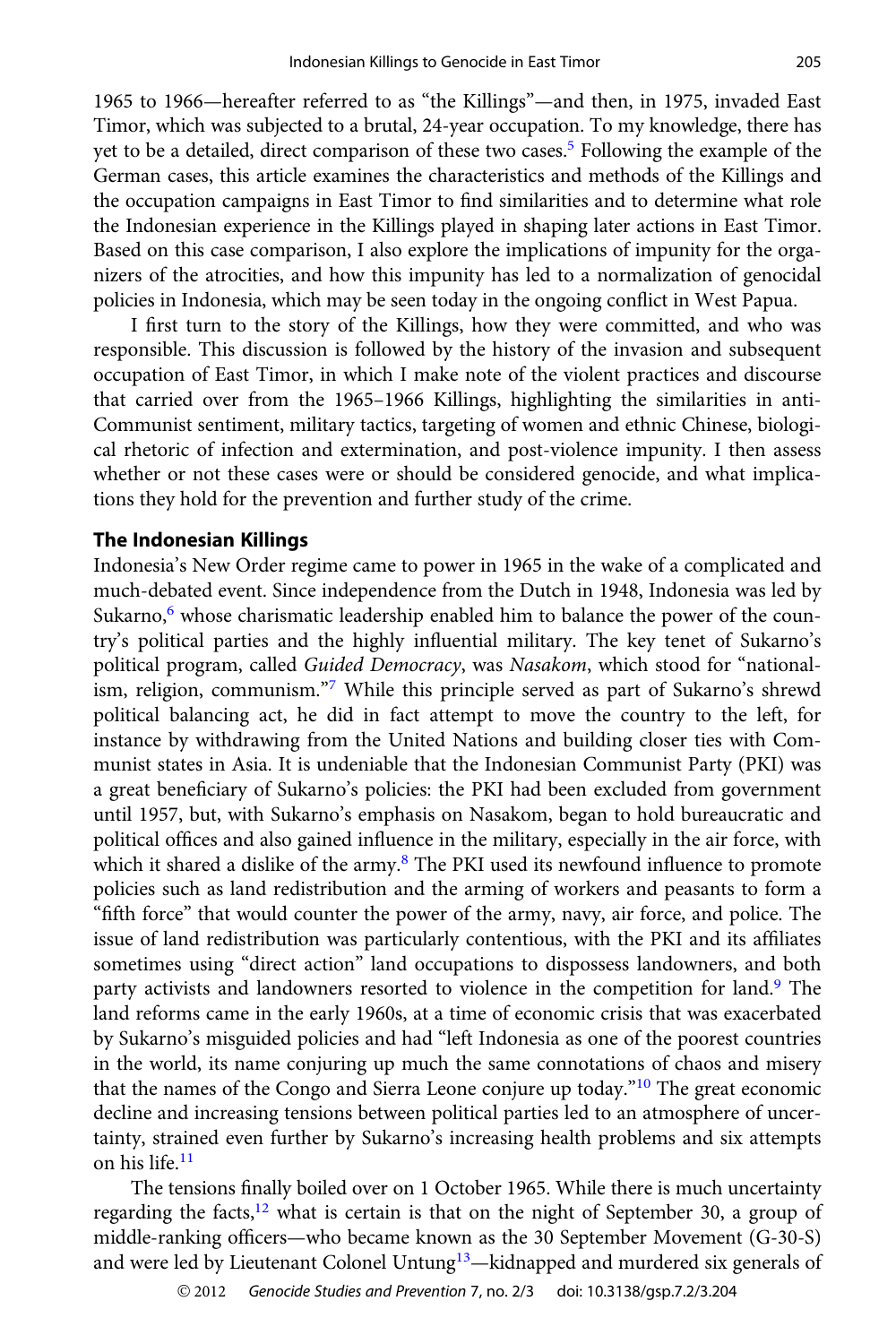<span id="page-3-0"></span>the military high command and one lieutenant and also fatally wounded the six-yearold daughter of General Abdul Haris Nasution, the Minister of Defense. The G-30-S announced that they had undertaken this action to counter a plan by right-wing military leaders to seize power from Sukarno and that they were forming a Revolutionary Council to help govern the country.<sup>14</sup> Major-General Suharto, commander of the Army Strategic Reserve (KOSTRAD), quickly mobilized troops to crush the rebel officers. By evening on October 1, Suharto, collaborating with other army officers, was in control of Jakarta.

The true role of the PKI in events surrounding G-30-S might never be known, but most scholars agree that while the PKI might have been peripherally tied to the plotters and some elements of the party expressed support for the group, the party was not responsible for  $G$ -30-S.<sup>[15](#page-15-0)</sup> Public perception, however, was that the PKI was behind  $G$ -30-S, and Suharto and his clique moved quickly to promote and exploit this viewpoint. As Robert Cribb writes, Suharto "took steps to consolidate the already widespread public presumption that the PKI had masterminded the coup (and was probably planning further actions) and encouraged rumors that the communists had been planning to tor-ture and murder their enemies."<sup>[16](#page-15-0)</sup> Suharto and Nasution had been pushing the murdered generals to take more action to check the PKI's growing influence and preserve military autonomy, $17$  and, now in power, they seized the opportunity to fulfill this desire. Public sentiment was inflamed by the exhumation of the bodies of the murdered generals and a public funeral for Nasution's daughter.

Rumors were spread through the press that the generals had been tortured and mutilated, with their eyes gouged out and their genitals cut off by members of Gerwani, a women's association affiliated with the PKI. The Gerwani members allegedly followed this orgy of violence by participating in a literal orgy.<sup>18</sup> These claims were proven false by the official autopsies conducted on October 4 and 5 after the bodies were exhumed, $19$  and Su-karno attempted to speak out against journalists writing "untrue things,"<sup>[20](#page-15-0)</sup> but Suharto and the military had already seized the momentum. The autopsy results were never publicly released, and so anger and fear were cultivated and directed toward the PKI. Marshall Green, the US ambassador to Indonesia at the time, aided these efforts, recommending "increased covert efforts 'to spread the story of the PKI's guilt, treachery, and brutality,' although he was unsure of the evidence of the PKI's role, $"^{21}$  $"^{21}$  $"^{21}$  while the British and Malaysians also worked to inflame anti-Communist sentiment.<sup>22</sup> Many Indonesians were also reminded of the Madiun affair of 1948, when a small Communist group rebelled against the larger Indonesian army during the fight for independence from the Dutch. $23$ 

Through the media and official statements, the PKI were not only blamed, but systematically dehumanized. G-30-S was dubbed Gestapu by Brigadier General Sugandhi, amalgamating the Indonesian name Gerakan September Tigapuluh with the connota-tions of the German Gestapo clearly in mind.<sup>[24](#page-15-0)</sup> Especially in light of the false stories about Gerwani actions in the killing of the generals, PKI members and supporters were painted as "bloodthirsty and sexually sadistic monsters"<sup>[25](#page-15-0)</sup> and "scurvy mongrels [who] put their slimy claws on the innocent souls of our children."<sup>[26](#page-15-0)</sup> One paper printed a cartoon showing the PKI and associated organizations as lizards lapping up the blood of the murdered generals.<sup>[27](#page-15-0)</sup> The success of this propaganda is exemplified by one killer's remark, "I did not kill people. I killed wild animals."[28](#page-15-0)

Also of central importance was the view of Communists as atheists, both immoral and exercising a corrupting influence on Indonesian society. In the wake of the coup,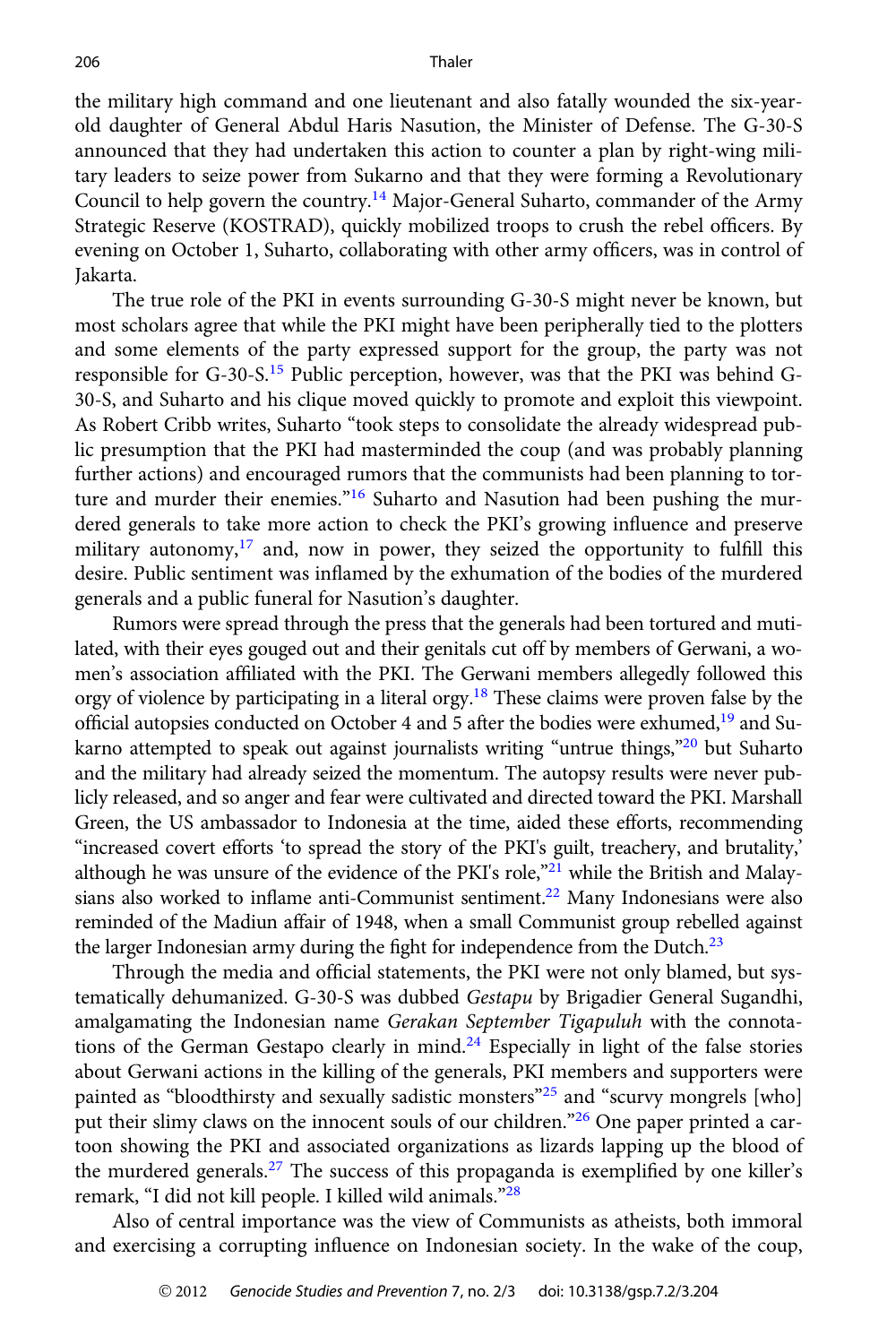<span id="page-4-0"></span>the military newspaper Angkatan Bersendjata characterized the campaign against the PKI as a holy war, writing that "the sword cannot be met by the Koran . . . but must be met by the sword."[29](#page-15-0) The equation of Communism with atheism also served to further dehumanize PKI supporters, since "'belief in the one God' is the first of the five principles which comprise the Pancasila, the national ideology contained in the Preamble to the Constitution. Thus for its enemies the PKI was automatically disqualified from inclusion in Indonesia."[30](#page-15-0)

Seeking to organize the anger they had built up and lacking the troop strength or intelligence necessary to destroy the PKI using military forces alone,<sup>[31](#page-15-0)</sup> military leaders met with younger leaders of anti-Communist parties and religious organizations, and banded together to form the militant Action Front to Crush the Gestapu (KAP-Gestapu), which began holding protest rallies. Having whipped the non-Communist population into a furor, military leaders decided to begin releasing the anger. At the funeral of Nasution's daughter, "as if by pre-arrangement, a high naval officer gave Moslem stu-dent leaders a one-word signal, sikat, which means 'sweep.'"<sup>[32](#page-15-0)</sup> The next day, on October 8, after a KAP-Gestapu rally filled with anti-PKI speeches, a group of members of Muslim student organizations marched to the PKI headquarters, which they attacked and burned. Harold Crouch argues that while the mob had not sought permission for this action from military or KAP-Gestapu leaders, "it is likely that they had been assured by junior army officers that the senior generals would not be displeased if the PKI building were 'spontaneously' attacked by the 'people."<sup>[33](#page-15-0)</sup> Brian May, however, found that the PKI building was destroyed "while soldiers blocked the approaching streets and firemen looked on."[34](#page-15-0) Rumors were spread that the PKI had been compiling death lists and planning a purge of non-Communists, creating fears that it was a situation of "kill or be killed."[35](#page-15-0)

In the days after the funeral and attacks on PKI headquarters in Jakarta, the first massacres of PKI supporters began in heavily Muslim Aceh, with troops from the regional military command and Muslim youth groups hunting people down and killing them. According to some accounts, the families and household servants of PKI cadres were also among the "several thousand" killed, and Brigadier General Ishak Djurasa, the commander in the area, described Aceh as "the first region to be cleansed of coun-terrevolutionary G.30.S elements."<sup>[36](#page-16-0)</sup> By December, Djurasa told the press that "the PKI is no longer a problem for Aceh because the region has been entirely purged in a physi-cal sense of PKI elements."<sup>[37](#page-16-0)</sup> In the second half of October, mass killings of alleged PKI supporters began in Central and East Java, $38$  with military forces arming, training, and supporting youth groups, mainly from Muslim and Christian organizations.<sup>[39](#page-16-0)</sup> In Central Java, according to Sarwo Edhie, the officer in command of the anti-Communist operations there, the massacres were initiated by his troops from the Army Paracommando Regiment (RPKAD), which traveled from village to village, massacring alleged Communists, sometimes killing the entire population of a village (except infants) if it was suspected of being fully in support of the PKI.<sup>[40](#page-16-0)</sup> Edhie's RPKAD moved out from Jakarta through Central and East Java and finally to Bali, organizing massacres along the way.[41](#page-16-0) Sensing that his units were too small to attack all the alleged Communist villages in the province, Edhie began delegating more responsibility to civilian youth, nationalist, and religious groups: "We gave them two or three days' training, then sent them out to kill the Communists."[42](#page-16-0) The troops also gave some of their prisoners to civilian anti-Communist groups, who killed them with knives and sickles.<sup>[43](#page-16-0)</sup>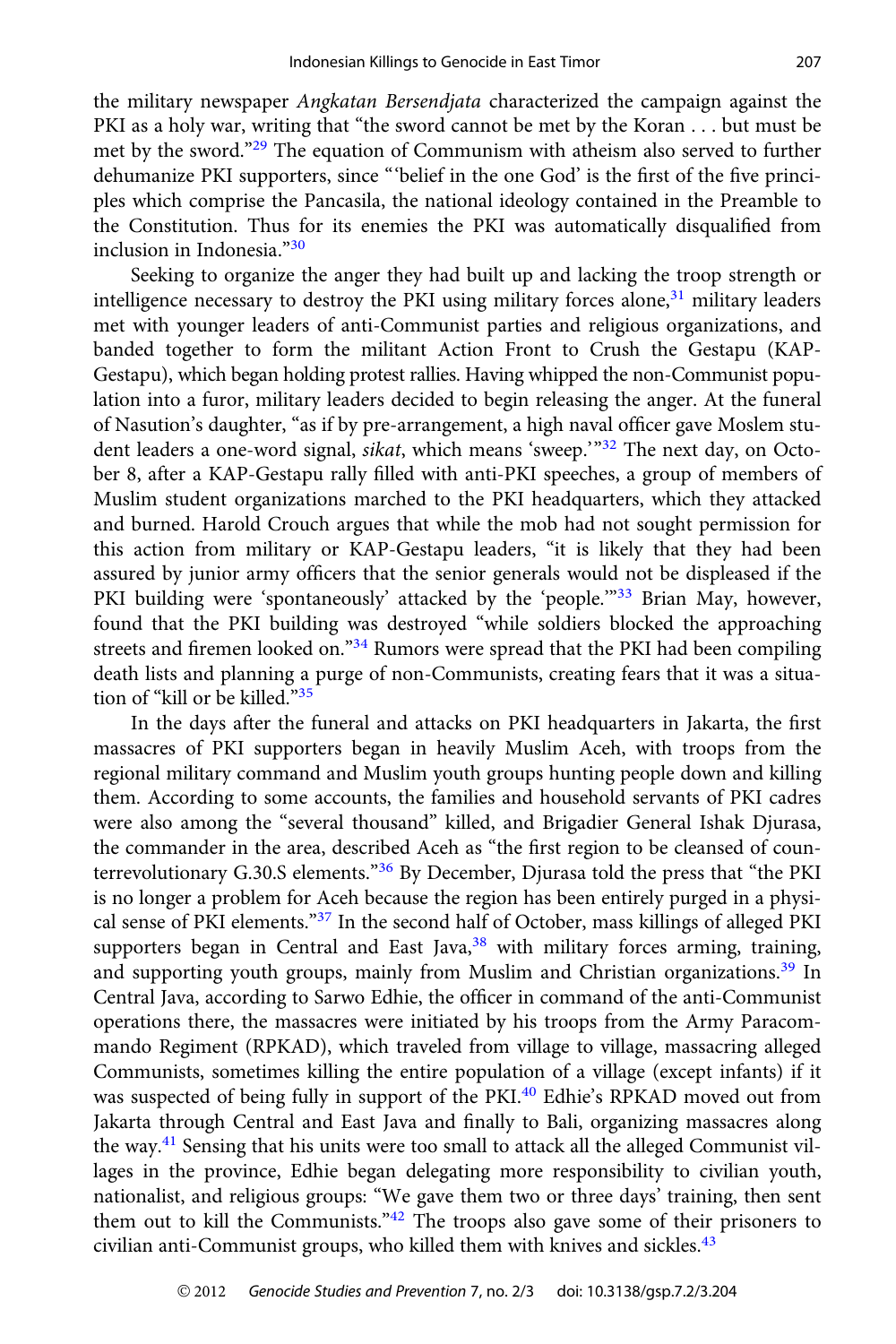<span id="page-5-0"></span>This pattern manifested itself across all the regions of the slaughter: civilians, usually part of larger organizations,<sup>44</sup> carried out the majority of the killings, but they had support, weapons, and training from the military, which still directly participated in many of the killings. While there were existing tensions between PKI supporters and anti-Communists across Indonesia, Aceh was an exception: in most regions, as in Central Java, the massacres did not begin until after the arrival of troops.<sup>45</sup> In Bali, it was only after the replacement of the governor, a radicalization among the local military establishment, and the arrival of troops from Java in early December that massacre of PKI supporters began. To polarize the population in Bali, propaganda teams spread the message through rural areas that "there are only two possible alternatives; to be on the side of the G-30-S or to stand behind the government in crushing the G-30-S."[46](#page-16-0) Village authorities in particular were exhorted to promote the purge of the PKI, and some of them used "institutions of communal responsibility and labor" to carry out the killings[.47](#page-16-0) One older Muslim leader considered the killings by Ansor, a leading Muslim youth group, as "the will of God; at the same time he said that Ansor had 'fulfilled the command of the army.'"[48](#page-16-0)

It was difficult for PKI members and affiliates to resist the tide of violence, as almost all of them had been completely in the dark about the events of September 30. Instead, there was bewilderment and a scramble for survival. A communist youth organization member recalled, "We were confused. The leaders of the organization didn't know what to do. There was a curfew, so I didn't stay at home. I slept in the backyard along with other friends. We didn't know anything. After a few nights we went our dif-ferent ways, trying to save ourselves."<sup>[49](#page-16-0)</sup> Though there is evidence of some villages, especially in Java, organizing for defense against the anti-Communist onslaught, most of those targeted offered little resistance in the face of death.<sup>[50](#page-16-0)</sup>

Killings took place throughout the country, but the worst-affected areas were Aceh, Bali, Central Java, East Java, and Northern Sumatra. The massacres were committed with extreme brutality. $51$  While the military tended to shoot those Communists they took prisoner, common methods of killing by civilians were beating, throat cutting, and decapitation. Some particularly enterprising killers in Cirebon in West Java constructed a guillotine to expedite their work.<sup>[52](#page-16-0)</sup> According to one report, victims were given knives and told to kill themselves; if they refused, they were shot in the back.<sup>[53](#page-16-0)</sup> Corpses were often dumped into rivers and, as described by an eyewitness in Central Java, "the departure of corpses from the Kediri region down the Brantas achieved its golden age when bodies were stacked together on rafts over which the PKI banner proudly flew."<sup>[54](#page-16-0)</sup> There were so many bodies flowing downstream that barriers were put up to keep them out of irrigation channels; in Surabaya, corpses "became a danger to public health when eb-bing tides deposited them on river banks."<sup>[55](#page-16-0)</sup> Where there were no rivers, bodies were dumped into mass graves, sometimes dug by the victims themselves.

And who were these victims? To be certain, many of those killed were, in fact, PKI members, or members of closely aligned organizations; others, however, were only marginally affiliated with the PKI and the permissiveness of the situation led to violence being used to solve more localized disputes as well, which played out along religious, ethnic, economic, and personal lines.<sup>[56](#page-16-0)</sup> Youth organizations in Java traveled from village to village using lists<sup>[57](#page-16-0)</sup> and informants to root out "Communists," but "teachers and other village intellectuals were especially common on the lists of victims."[58](#page-16-0) In some massacres, children were killed and it was common to kill the families of alleged PKI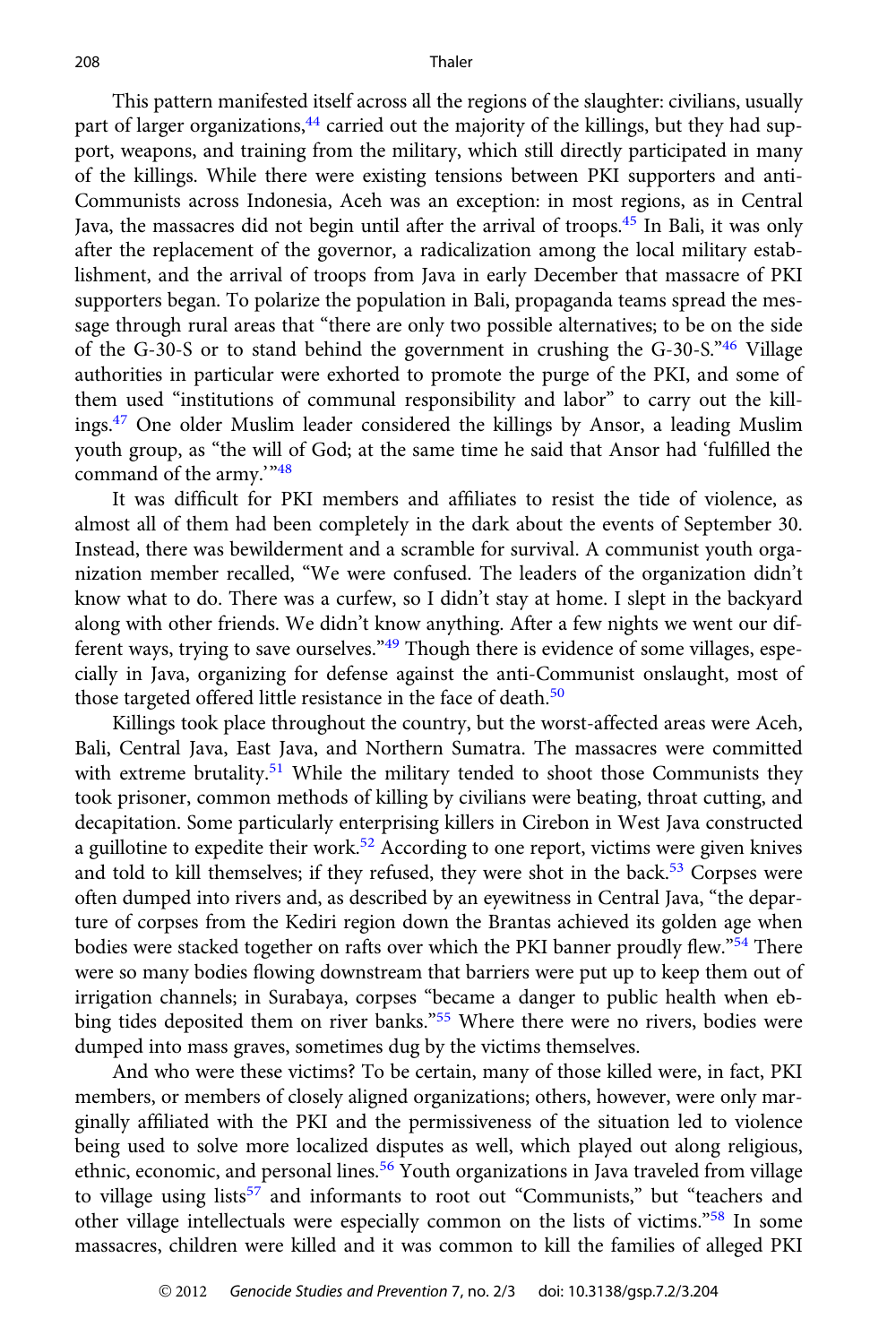<span id="page-6-0"></span>supporters in order to prevent future retribution.<sup>[59](#page-16-0)</sup> Leslie Dwyer and Degung Santikarma found in Bali that most of those killed as Communists "went to their deaths denying such affiliation" and often "the label 'communist' was attached to victims and, by extension, to their family and friends and even casual acquaintances once they were dead, as an after-the-fact explanation of their fate."<sup>[60](#page-16-0)</sup> The powerful demonization and dehumanization of "Communists" allowed the misapplication of that label to be used as a justification for killing people "over land, over inheritance, and over more personal problems such as long-remembered insults or sexual jealousy."[61](#page-16-0) Thus, in a campaign supposedly based on ideology, thousands were killed for "reasons that had little or nothing to do with ideology."[62](#page-16-0) Killings over land were often rooted in the PKI's land reform campaigns and the more general conflict between landowners and peasants. In one region of Sumatra, Javanese transmigrants were killed by the local population,  $63$  while elsewhere, "on the first day of the mass killings, one army officer in civilian dress cheerfully left Kediri city, carrying a machine-gun, to shoot squatters who had refused to get off his untilled land."[64](#page-16-0) Ethnic Chinese were also targeted, in some cases due to their mother country's Communism, and in others for localized, economic reasons. Cribb argues, though, that the murders of and riots against Chinese during the Killings were not out of proportion with prior and later eruptions of violence against Chinese in Indonesia,<sup>[65](#page-16-0)</sup> and scholarly and media accounts have tended to give highly inflated esti-mates of Chinese deaths.<sup>[66](#page-16-0)</sup>

Women were singled out for especially brutal treatment. The myth of Gerwani members mutilating and killing the generals during the G-30-S incident enraged the population. "Communist" women were thus seen as savage monsters who were guilty not only of the alleged crimes against the generals, but, in the words of Suharto, whose "sadistic practices . . . had destroyed the identity of Indonesian women."[67](#page-16-0) Some of the anti-Communist slogans used were "'Gerwani Tjabol' (Gerwani Whores), 'Gantung Gerwani' (Hang Gerwani) and 'Ganjang Gerwani' (Crush Gerwani)."[68](#page-16-0) In Bali, thousands of women were rounded up and taken to government offices to have their genitals examined for signs of sexual activity, which, it was claimed, could identify them as Ger-wani members; these searches were frequently accompanied by rape.<sup>[69](#page-16-0)</sup> In a gendered analysis of the Killings, Saskia Wieringa finds that in Indonesia's sexually repressed society, the alleged brazen sexual transgressions of the Gerwani women were both arousing and infuriating to the young, often religious, men who comprised the majority of the killers.<sup>[70](#page-16-0)</sup> The forms that violence against women took bear out this argument. A document received by the human rights group Tapol is particularly illuminating: a female PKI member was ordered to strip and had her "body and honor" burned before she was hacked to death; a newlywed Gerwani member was raped multiple times by an Ansor group and then was "slit open from her breasts to her vulva"; a woman nine months pregnant was killed, then had her stomach cut open and her child butchered<sup>71</sup>; another Gerwani leader was impaled through her vagina with a sharpened bamboo pole.[72](#page-17-0) These extremes of violence reflect the dehumanization caused by the Gerwani myth and also a reassertion of male power and control over female sexuality, eliminating those who would challenge it. $73$ 

By late December, the fury and pace of the Killings had slowed as the military sought to consolidate violence under its control and restrain anti-Communist vigilante groups in order to prevent anarchy.<sup>[74](#page-17-0)</sup> Massacres continued regularly into 1966, followed by a period of what the army called "mopping-up operations," aimed at hunting down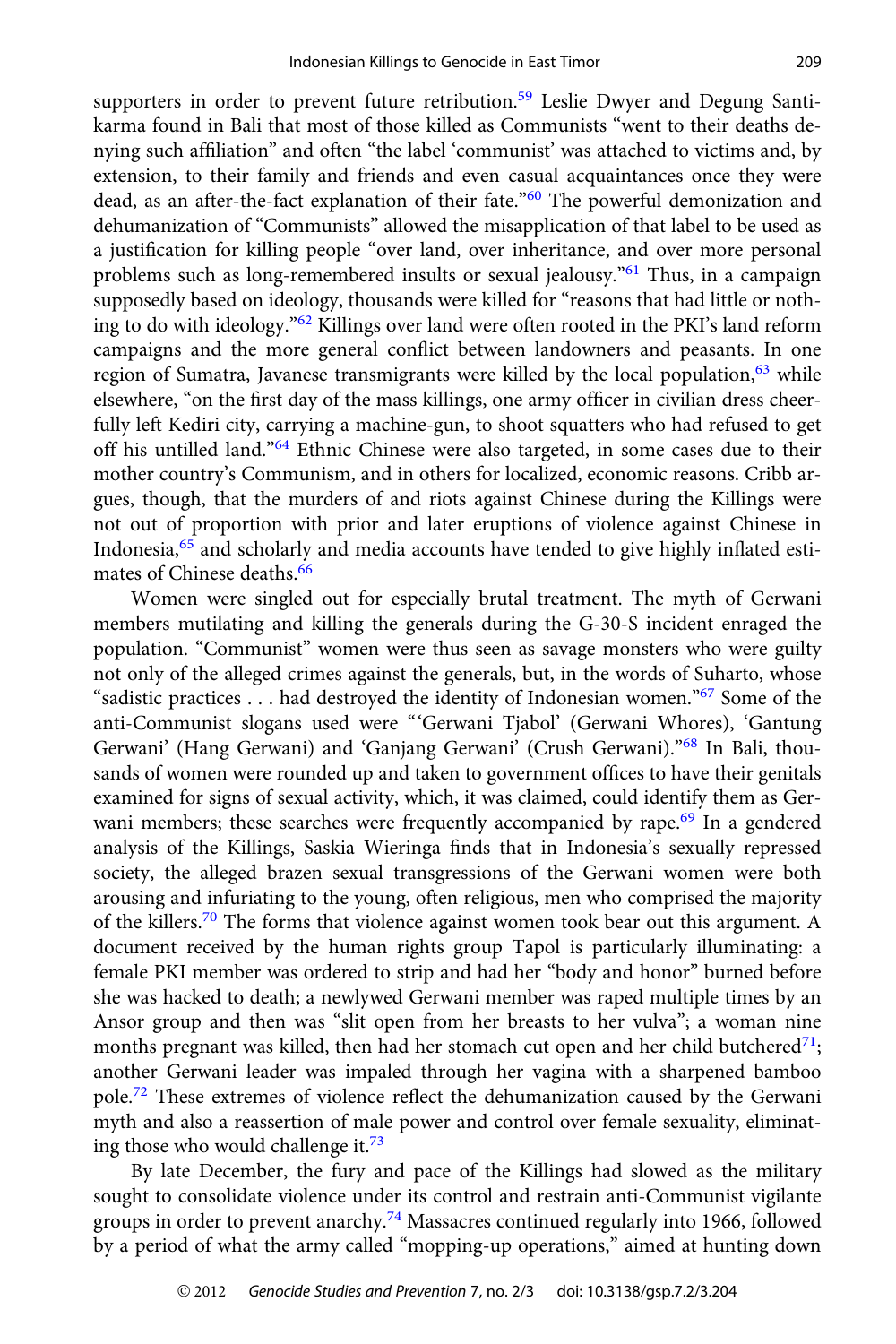<span id="page-7-0"></span>the few remaining Communist cells.<sup>[75](#page-17-0)</sup> These operations peaked with the massacre of hundreds of alleged Communist prisoners at Purwodadi in November and December 1968; Indonesian Institute for Human Rights Vice-Chairman Johannes Princen, who investigated the massacre, concluded that at least 860 prisoners had been beaten to death.[76](#page-17-0) Hundreds of thousands of Communists and alleged supporters continued to be imprisoned and in some cases used as slave labor, while being given insufficient food and denied medicine.[77](#page-17-0)

It is uncertain how many people were actually killed during the massacres of 1965– 1966. Cribb provides a comprehensive list of the varying death toll estimates, which range from 78,000 (from a late 1965 Indonesian government "fact-finding" commission) to 2,000,000. [78](#page-17-0) More recently, Cribb has come to believe that the correct figure for those killed between October 1965 and March 1966 is approximately 500,000, while Dwyer and Santikarma argue that this is still an underestimation.<sup>[79](#page-17-0)</sup> What is certain is that the PKI, which in 1965 claimed 3 million members and 20 million people in affiliated organizations, $80$  was destroyed as a political force. The New Order government, however, still invoked the threat of Communism and continued to demonize all those associated with it. A "clean environment" policy was instituted, whereby the descendants of those who had been killed or imprisoned were considered "children of the PKI . . . 'infected' by 'political uncleanliness,'" and were discriminated against in employment, education, and social services.<sup>[81](#page-17-0)</sup> These policies held even for children born after 30 September 1965.<sup>[82](#page-17-0)</sup> There is also a sense that even after the physical elimination of the PKI, its pernicious spirit remains. As James Siegel writes,

Since the 1980s at least, Indonesian political leaders have spoken of organizations without form when implying presumed communist resurgence. The state has gone to great lengths to keep track not only of those communists released from years in prison, but also of their descendants. This seems to indicate fear of something they cannot locate, even when they know precisely who is a communist and who is the son or daughter of one.<sup>[83](#page-17-0)</sup>

In the aftermath of the Killings, with the elimination of the Communists from the political scene, the military—most specifically, the army—was free to consolidate its control over the government, deposing Sukarno in 1967 and officially transferring presidential power to Suharto. The army thoroughly penetrated all levels of government across Indonesia, allowing it to quickly snuff out any political challengers and to exer-cise complete control over policy.<sup>[84](#page-17-0)</sup> Thus, many of the same officers who presided over the Killings were still in positions of power in 1974, at the beginning of Indonesia's next episode of mass killing.

#### East Timor

Less than a decade after taking power and presiding over the purge of Communists, the New Order regime decided to embark on a mission of territorial expansion. Indonesia had taken control of the Dutch half of the island of Timor at independence, but the other side, East Timor, remained under Portuguese colonial rule. With the collapse of Portugal's dictatorship in April 1974, the future of East Timor was thrown into question. There were three different visions for the future, each with its supporters in East Timor: independence, autonomous association with Portugal, or integration with Indonesia. There were also three major political parties in East Timor at this time: the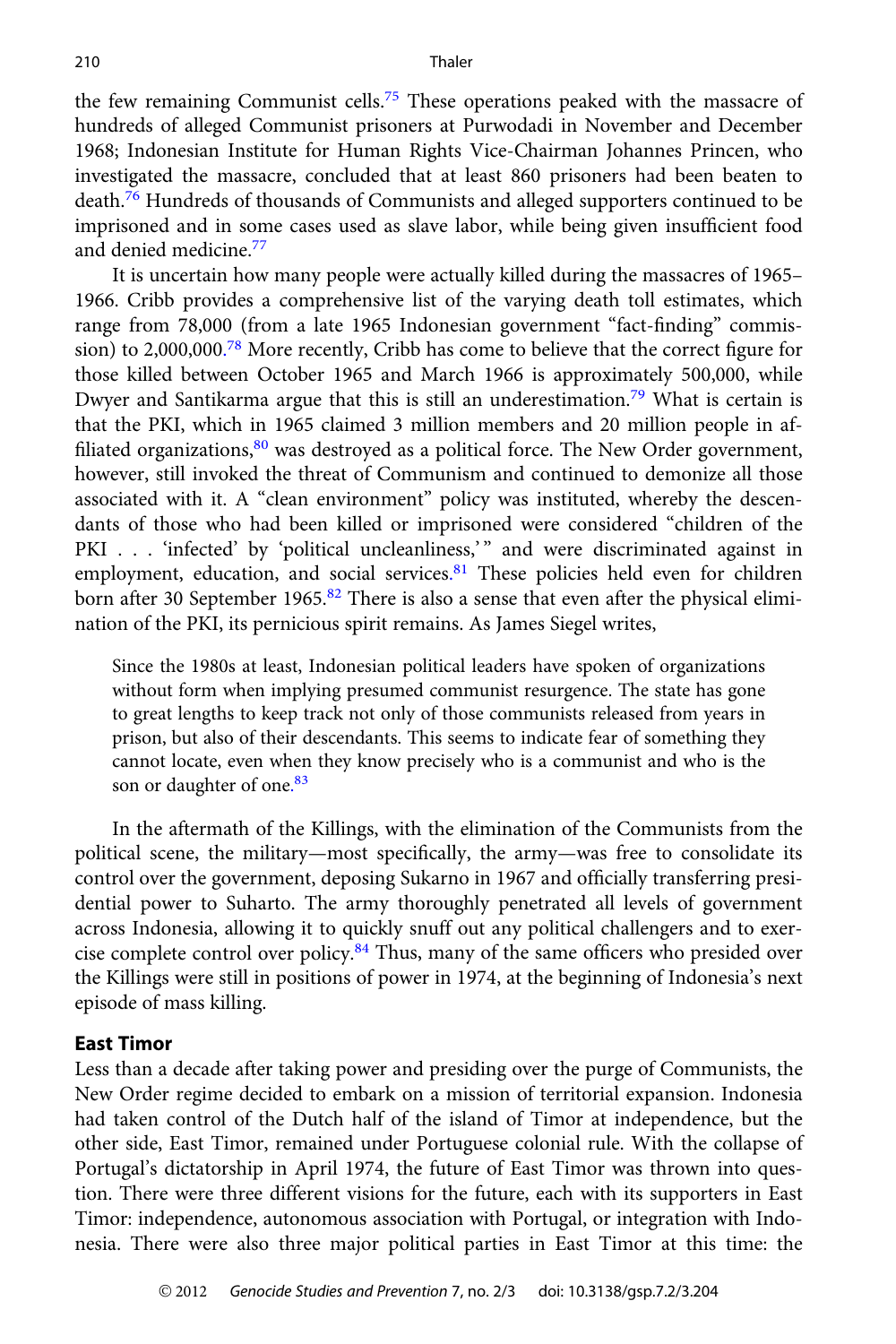<span id="page-8-0"></span>Timorese Democratic Union (UDT); the Timorese Social Democratic Association (ASDT), which in September became the Revolutionary Front for an Independent East Timor (Fretilin) $85$ ; and the Timorese Popular Democratic Association (Apodeti). The UDT and ASDT/Fretilin supported independence, while Apodeti favored integration with Indonesia.

Indonesia's foreign minister, Adam Malik, gave assurances of Indonesian noninterference in East Timorese internal politics, but the military officers who were truly in charge of the government had different ideas. They thought an independent East Timor would destabilize their country by sparking desires for independence among discontented ethnic groups on nearby Indonesian islands such as Ambon.<sup>86</sup> The military group, operating under and with the support of Suharto, included Major-General Ali Murtopo, Lieutenant-General Yoga Sugama, and Major-General Benny Murdani, <sup>87</sup> all of whom had served during the Killings. In order to facilitate the integration of East Timor, the group began using special forces troops, propaganda, and small numbers of internal supporters to destabilize East Timor in what was called Operation Komodo. The military group also exploited fears of Communism to push for the annexation of East Timor, with Sugama painting the UDT as socialist and Fretilin as Communist, $88$  and the group going so far as to allege that ethnic Chinese Communists who had fled the Killings had relocated to East Timor to use the territory as a launching pad for further destabilization of Indonesia[.89](#page-17-0) The Indonesians were able to infiltrate the UDT and used false claims about Fretilin to press the UDT into staging a coup in an attempt to seize control, which led to a short civil war in which Fretilin quickly defeated the UDT. The radio station Indonesia had set up to broadcast propaganda into East Timor falsely reported heavy fighting and atrocities committed by Fretilin, prompting many East Timorese living near the border to flee into Indonesian West Timor. Here they became pawns, used by Indonesia as evidence of the instability of East Timor, the threat it posed to Indonesia itself, and thus the need for intervention. $90$  The plans for the destabilization and invasion were drawn up by Generals Murtopo and Murdani, members of the larger Javanese military clique that had risen to power with Suharto from 1965 onwards.<sup>91</sup>

The small remaining Portuguese military force and administration took refuge on the island of Atauro during the civil war, and when they did not return, Fretilin took full control of the government. Disappointed by the UDT's loss and the failure of Apodeti to gain traction, Indonesia decided to begin more active and direct military actions, attacking East Timorese towns. Fretilin had been biding its time on declaring independence, but after an intense Indonesian attack on the town of Atabae, the group's leadership decided that a full-scale Indonesian invasion was imminent and that the only possibility for staving it off would be to declare independence and so gain the protection of the United Nations. However, the United States and Australia—the two countries most invested in the situation (for geostrategic and economic reasons, respectively)—had come down in favor of an Indonesian annexation: the US to oppose the left-wing leanings of Fretilin and protect deep-water passages in the Timor Sea for its nuclear submarines and Australia in large part to protect oil exploration agreements and other economic ties.<sup>[92](#page-17-0)</sup> As one Australian official put it, "The plain fact is that there are only 700,000 Timorese; what we are really concerned about is our relationship with  $130,000,000$  Indonesians.<sup>"[93](#page-17-0)</sup> So outside help was not forthcoming for the East Timorese.

The full-scale Indonesian invasion began on 7 December 1975, spearheaded by an assault on Dili from air, land, and sea. Fretilin prepared defenses in the city and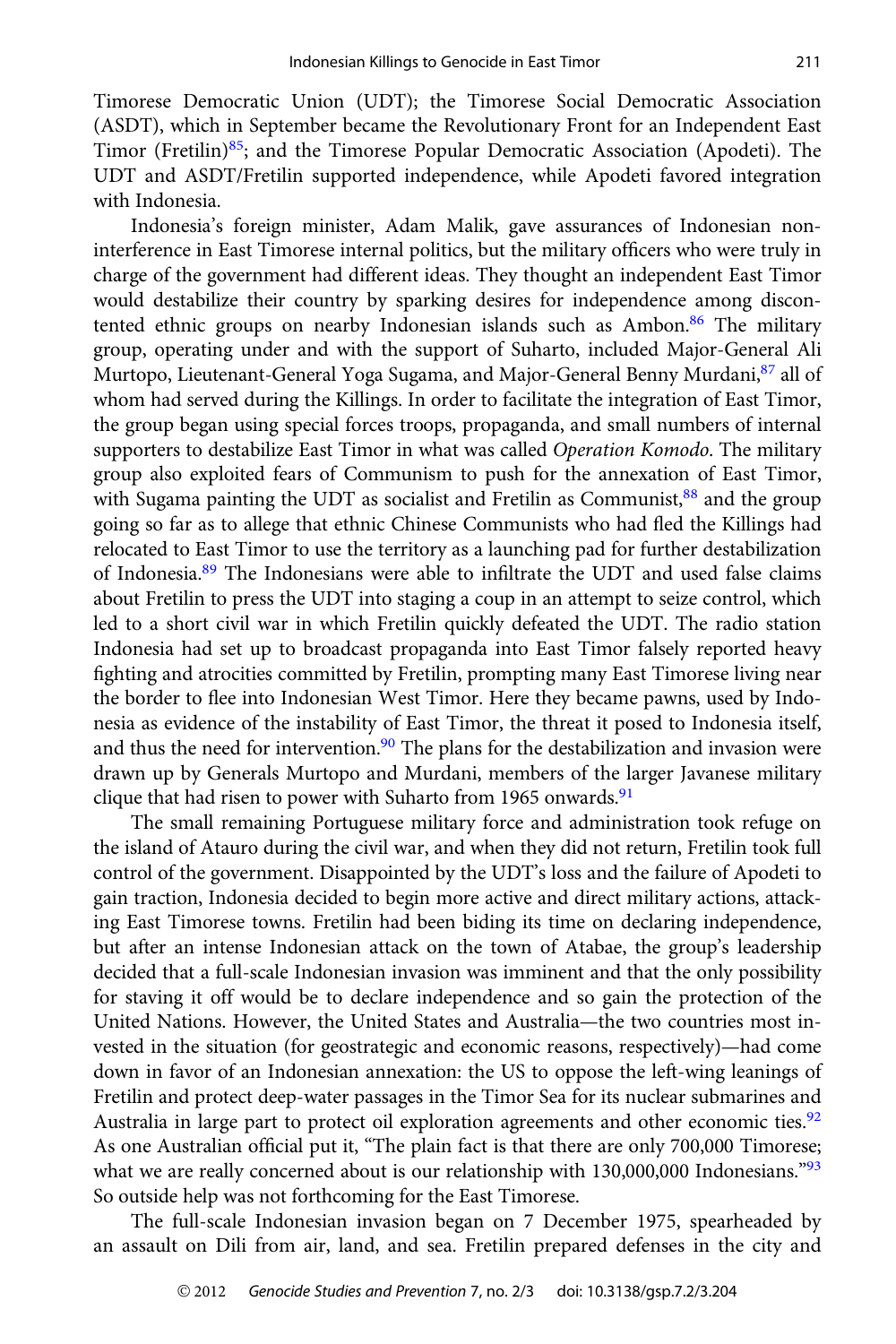<span id="page-9-0"></span>provided stronger resistance than expected, but the Indonesians almost immediately turned their full force against the civilian population. Indiscriminate massacres took place all over the city, with a large number of executions at the waterfront that included women and children. Indonesian forces had been told prior to the invasion that they were "fighting Communists in the cause of *Jihad* (Holy War), just as they had done in Indonesia in 1965" and the Timorese were presented as "backward, primitive, almost sub-human."<sup>[94](#page-17-0)</sup> There were many stories, John Taylor writes, "of entire families being shot for displaying Fretilin flags on their houses, of groups being shot for refusing to hand over their personal possessions, of grenades being rolled into packed houses, and of Fretilin sympathizers being singled out for immediate execution."[95](#page-17-0) There was no method to the madness; on one occasion, for example, Indonesian soldiers asked a group of 30 integration supporters what political party they belonged to, and then machine gunned them even after they answered "Apodeti."<sup>[96](#page-17-0)</sup> Even those East Timorese who fled into West Timor as refugees were targeted there, with their houses burned and perhaps thousands killed.<sup>97</sup>

At a greater level than during the Killings, ethnic Chinese were targeted in Dili and elsewhere. During the initial attack on Dili, many of those executed were Chinese; after the assault on the city, a Catholic priest reported that 2,000 people had been killed in the first few days after the landing and 700 of them were Chinese.<sup>[98](#page-17-0)</sup> Meanwhile, in the towns of Maubara and Liquiça, the entire Chinese population was killed.<sup>99</sup> This came despite many Chinese having been among the strongest supporters of Indonesian intervention.[100](#page-17-0)

Fretilin was forced to withdraw to the hills, taking thousands of civilians with them. Indonesian forces countered with brutal counterinsurgency campaigns from 1977 to 1979, using such indiscriminate weapons as rocket batteries and napalm.<sup>[101](#page-17-0)</sup> It was also alleged that Indonesian troops could be promoted for "acts of savagery against the Timorese population."<sup>[102](#page-17-0)</sup> The goal of these operations was termed the "encirclement and annihilation" of Fretilin, and the US State Department called it Indonesia's "final solution" for East Timor.<sup>[103](#page-17-0)</sup> Food supplies in Fretilin-controlled areas were especially targeted and villages known or suspected of supporting the group were "systematically wip[ed] out." $104$  A priest in Dili described in November 1977 "the barbarities (understandable in the Middle Ages, and justifiable in the Stone Age), the cruelties, the pillaging, the unqualified destruction of Timor, the executions without reason" and expressed his fear that "genocide will come soon, perhaps by next December."<sup>[105](#page-17-0)</sup> Indonesian rhetoric promoted the biological extermination of the Timorese as it had with the PKI. Following massacres in 1976 in Remexio and Aileu in which all residents over the age of three were shot, the local people were described as having been "infected with the seeds of Fretilin."<sup>[106](#page-18-0)</sup>

For those who managed to survive the encirclement and annihilation campaign, a cruel fate awaited: they were rounded up by Indonesian forces and transported to "resettlement camps," where they were not provided with and were prevented from growing sufficient food to survive, in addition to being used for forced labor. One priest wrote that "if the Indonesians were to allow Timorese people to move around freely and live where they like, there would be no shortage of food." $107$  Indonesian troops looted crops and livestock and robbed the pantries of houses.<sup>[108](#page-18-0)</sup> Aid groups were systematically denied access to the population and whatever aid that did arrive was stolen by Indonesian soldiers and sold at inflated prices,<sup>[109](#page-18-0)</sup> while one report found that there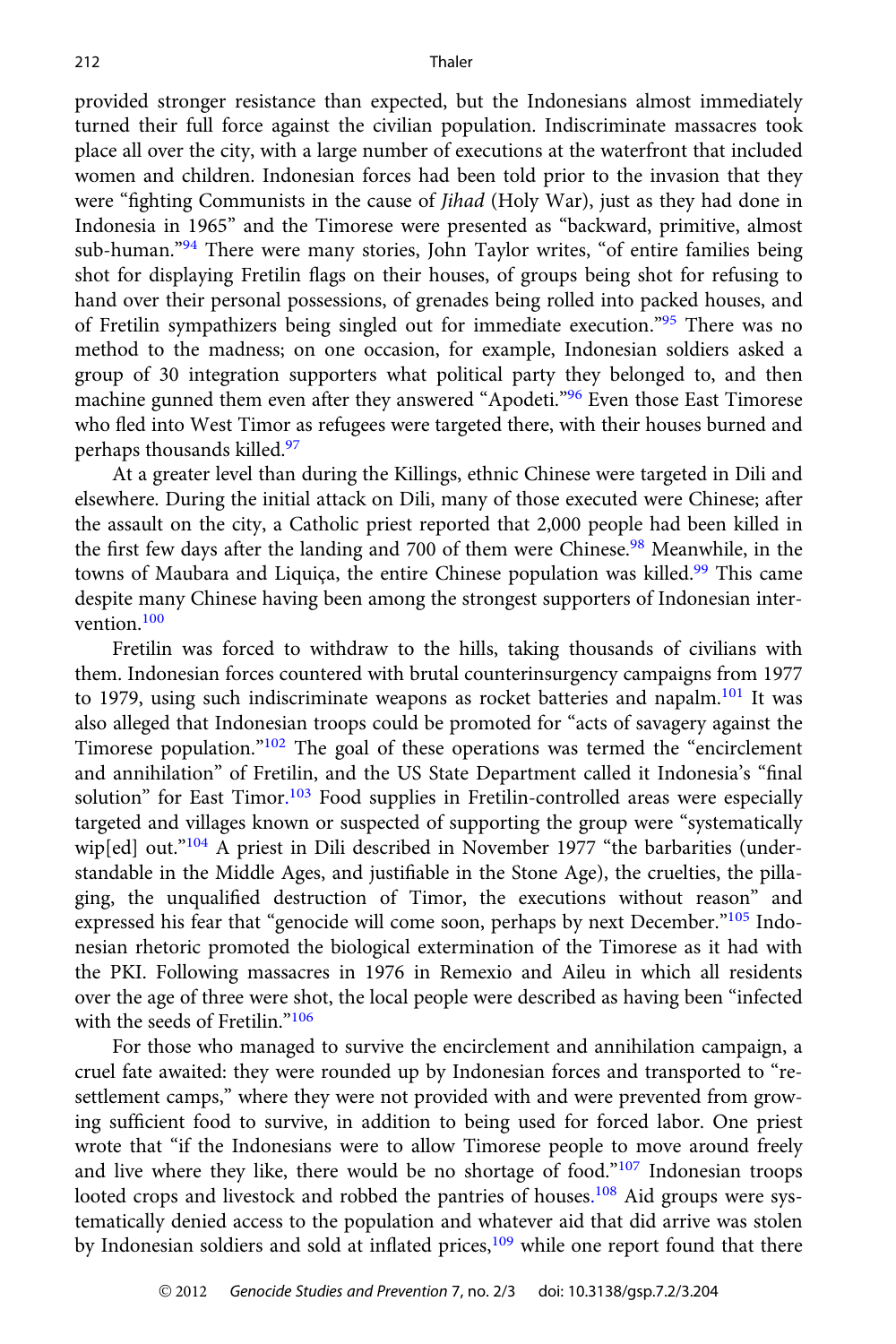<span id="page-10-0"></span>was corn rotting away in warehouses in Dili.<sup>[110](#page-18-0)</sup> As a result, East Timorese starved and died of disease by the thousands.

In May 1981, Indonesia launched a new offensive code-named Operation Security, which the Defense Department also called "the 'final' or 'decisive' war."<sup>[111](#page-18-0)</sup> This operation was also one of encirclement, but this time the Indonesians tried a new method. Tens of thousands of men between the ages of 15 and 50—though sometimes as young as 9 and as old as 60—were ordered to march in front of Indonesian troops as they approached suspected Fretilin positions so as to force Fretilin soldiers to choose between shooting their countrymen and surrendering. This method, known as *pagar betis*, or "the fence of legs," had previously been used in Indonesia to round up suspected Com-munists during the Killings.<sup>[112](#page-18-0)</sup> One particular incident of note during this period was the massacre of over 400 people at Lacluta in September 1981, where the targets were mostly women and children, and the young were killed by smashing their heads against rocks.[113](#page-18-0) Beyond those who were actually killed during pagar betis sweeps, the operations took men away from their crops, exacerbating the food shortage and starvation. Pagar betis was also part of a plan to "Timorize" the war, in which some Timorese came to the Indonesian side in exchange for pay or the opportunity to loot, in addition to those forced to participate.<sup>[114](#page-18-0)</sup>

Counterinsurgency operations continued throughout the 1980s, with fighting fluctuating at times, but Indonesian forces remaining brutal. For instance, in August 1983, the village of Malim Luro was looted by Indonesian troops who then bound over 60 men, women, and children, forced them to lie on the ground, and crushed them with a bulldozer.[115](#page-18-0) Indonesians discussed their intent to destroy Fretilin "to the third or fourth generation,"<sup>[116](#page-18-0)</sup> and food sources were still constantly attacked.<sup>[117](#page-18-0)</sup> It was also during the 1980s that Indonesia began a program of transmigration, bringing Indonesians from other islands and settling them in "the more fertile regions" of East Timor $118$ ; combined with voluntary migrants, by 1992 there were estimated to be 100,000 Indone-sians living in East Timor out of a total population of 750,000.<sup>[119](#page-18-0)</sup> International attention was again focused on Indonesia after the Santa Cruz massacre in 1991, when an esti-mated 273 peaceful protestors were killed,<sup>[120](#page-18-0)</sup> but international outrage quickly dissipated. Meanwhile, the Indonesians continued attacking and torturing the East Timorese population and continued their practice of choosing ominous military code names including 1997's Operation Annihilation, in which hundreds were rounded up, tortured, and in some cases killed in response to Fretilin attacks.<sup>[121](#page-18-0)</sup> Torture remained prevalent, with one post-conflict survey finding that approximately half of all East Ti-morese had suffered some form of physical, sexual, or psychological torture.<sup>[122](#page-18-0)</sup>

The opportunity to break the decades-long cycle of violence finally arrived in 1998 with an economic crisis in Indonesia that led to the forced resignation of Suharto. His successor, B. J. Habibie, made overtures toward peace and eventually decided to allow a referendum to choose independence or autonomy for East Timor, under the auspices of the United Nations. Yet his actions were contradicted by the military establishment, which was sending thousands of new troops into East Timor to sabotage the referendum. Troops worked with pro-Indonesian militias, arming and training them as they had in 1965, to embark on a campaign of destruction, with an Indonesian lieutenantcolonel calling for "the killing of pro-independence movement leaders, their children, and even their grandchildren."<sup>[123](#page-18-0)</sup> Hundreds of people were killed and tens of thousands fled their homes in response to the increasing violence. As Geoffrey Robinson argues,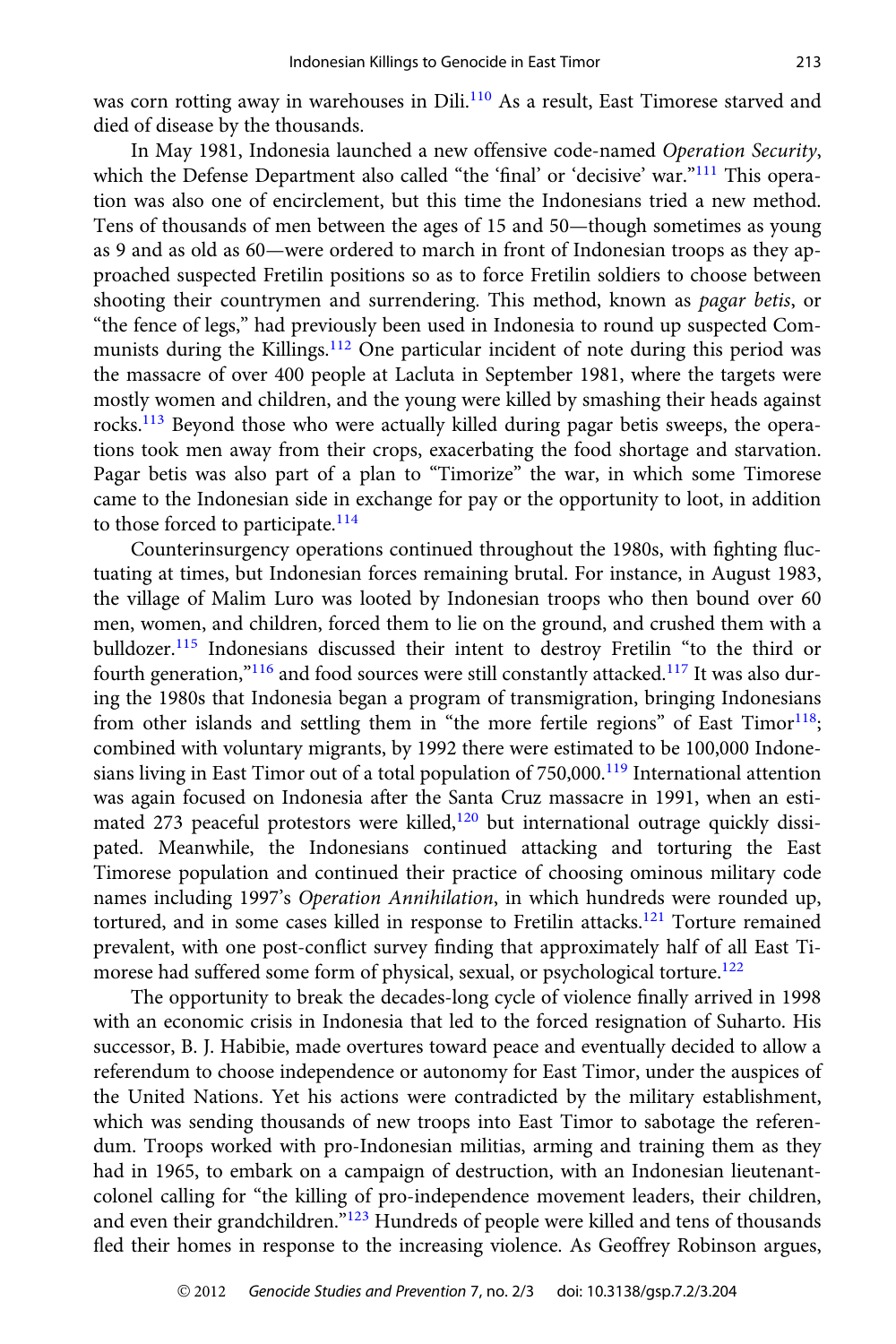<span id="page-11-0"></span>the militias "provided a perfect cover for official efforts to disrupt, or affect the outcome of, the vote while simultaneously perpetuating the illusion that the fighting was among East Timorese, $124$  a continuation of the program to Timorize the violence. Yet with an extraordinary turnout estimated at 90%, the East Timorese people voted for independence. This outcome was obviously not the result the Indonesian military or militias had desired, and it was met with a campaign of total destruction—killing, rape, looting, and so forth $125$ —during which at least 150,000 people were taken into West Timor against their will.<sup>[126](#page-18-0)</sup> Even after the referendum, the Indonesian military would not let East Timor out of its control and it was only with the intervention of a UN force in late September that the Indonesians finally left and widespread violence ceased.

As in the Killings, women were specifically targeted throughout the Indonesian occupation. In the aftermath of the initial attack on Dili in 1975, Indonesian forces demanded women to use for their pleasure, and women who were related to Fretilin members or were themselves members of associated organizations were singled out, like the targeting of Gerwani during the Killings; the women were then imprisoned, tortured, and raped, a pattern which continued in Dili for months.<sup>[127](#page-18-0)</sup> Rape became used as a method of emphasizing Indonesia's dominance of East Timor and a way to destroy Ti-morese communities.<sup>[128](#page-18-0)</sup> Indonesia also embarked on a program of forced population control, using surgical sterilization, injections of Depo Provera contraceptive, and even infanticide.<sup>[129](#page-18-0)</sup>

Indonesia was seeking to control the already degraded population of East Timor. While estimates vary, the general consensus is that about 200,000 East Timorese died from direct killing, starvation, and disease as a result of the Indonesian incursions and occupation during 1974–1999.[130](#page-18-0) The UN-mandated Commission for Reception, Truth and Reconciliation in East Timor found a minimum possible conservative death toll totaling 102,800: 18,600  $\pm 1,000$  killings or disappearances and 84,200  $\pm 11,000$  deaths due to hunger and illness beyond expected peacetime levels. It also reported that deaths due to hunger and illness could have been as high as 183,000, which would be consistent with an overall death toll of approximately  $200,000$ .<sup>[131](#page-18-0)</sup> Clearly, as in the Killings, hundreds of thousands of people died and the Indonesian military bears the ultimate responsibility. But were these cases of genocide?

#### The Genocide Debate

Genocide, as defined by the Article 2 of the UNCG, is the

intent to destroy, in whole or in part, a national, ethnical, racial or religious group, as such:

- a. Killing members of the group
- b. Causing serious bodily or mental harm to members of the group
- c. Deliberately inflicting on the group conditions of life calculated to bring about its physical destruction in whole or in part
- d. Imposing measures intended to prevent births within the group
- e. Forcibly transferring children of the group to another group<sup>[132](#page-18-0)</sup>

This definition excludes political and social groups, but many genocide scholars include these in their definitions of genocide. Frank Chalk and Kurt Jonassohn's definition acknowledges victims that belong to "a group, as that group and membership in it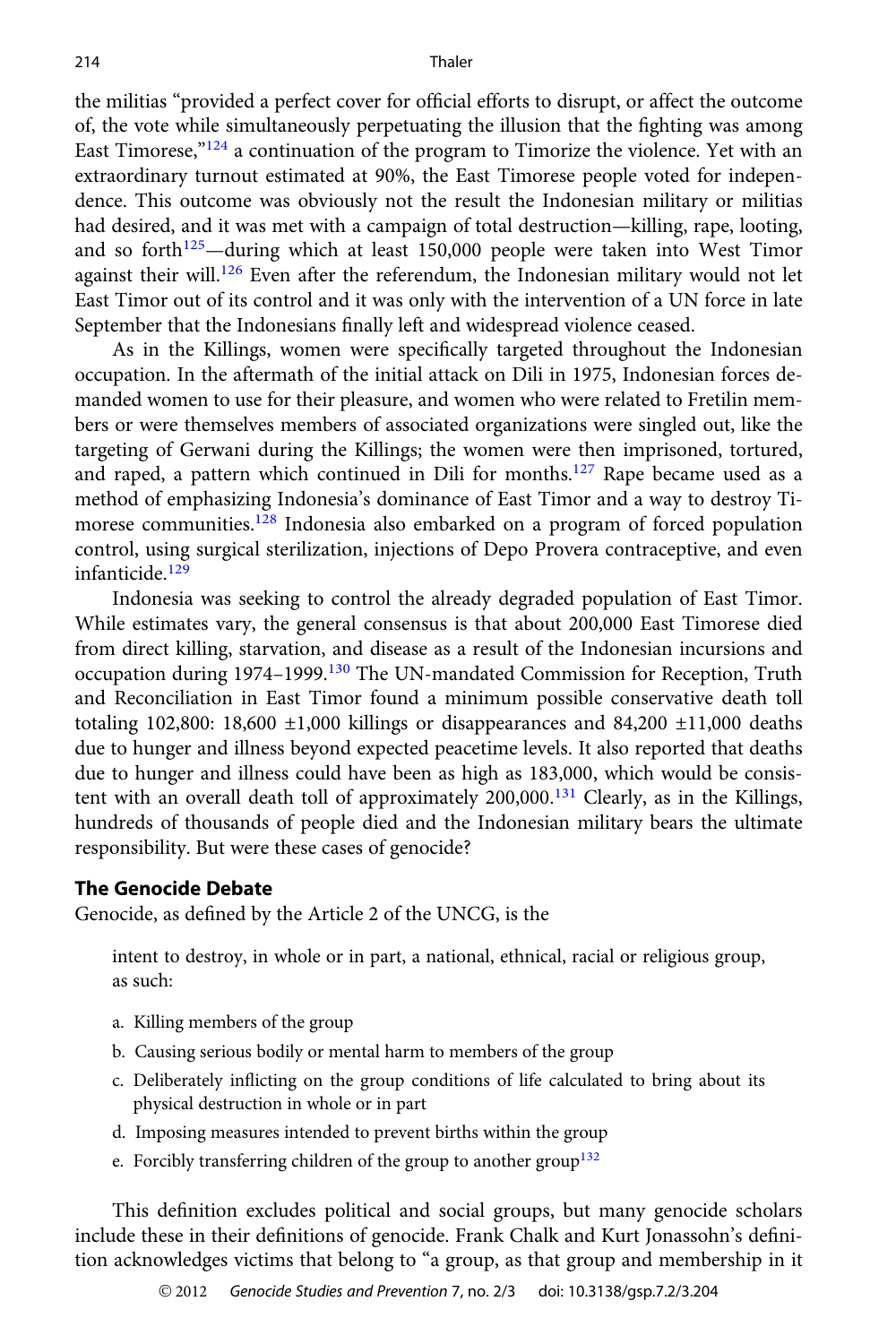<span id="page-12-0"></span>are defined by the perpetrator," while Israel Charny includes as genocide any mass killing based on a shared characteristic, and Helen Fein argues that genocide is a "sustained purposeful action by a perpetrator to physically destroy a collectivity directly or indirectly, through interdiction of the biological and social reproduction of group members."[133](#page-18-0)

PKI members and the party's alleged supporters would not meet the UN's definition of victims of genocide since they were part of a political group and were targeted as such; however they could fit into the above definitions that allow for social or political groups. The overall target for extermination was the G-30-S movement, which was defined by the New Order as the PKI or "Communists" in general. The statements and actions of the military and the New Order government in encouraging and organizing the Killings show a clear intent to eliminate the PKI, and the equating of Communism with an infection and something heritable presents it as a problem that can be remedied through physical means—in this case, extermination. While the Killings cannot legally be considered genocide, they have been accepted as genocide under the wider definition that includes politicide.<sup>[134](#page-18-0)</sup> An alternate approach is to view Indonesia at the time of the Killings through Christian Gerlach's lens—as an "extremely violent society"<sup>[135](#page-18-0)</sup>—in which the military, civil society groups, and individuals joined together to destroy the PKI for distinct, self-interested reasons, diffusing the intent required by the UNCG.

The case of East Timor is also nuanced. Ben Saul contends that the East Timorese cannot be considered a national group for the period prior to 1999, since their sover-eignty had not been recognized.<sup>[136](#page-18-0)</sup> I would argue, though, concurring with David Lisson, that the support Fretilin enjoyed from the majority of the population and its declaration of independence in 1975 would constitute an exercise of the right to self-determination; thus, the East Timorese can be considered a national group.<sup>[137](#page-18-0)</sup> Saul further argues that much of the killing was done by East Timorese against one another, so this might be considered a case of "auto-genocide"; however, the Indonesian policy of Timorizing the conflict demonstrates Indonesian intent behind this intranational violence. Indonesia's systematic destruction of food sources and its failure to provide adequate subsistence alternatives would meet Article 2 (c)'s condition of "deliberately inflicting on the group conditions of life calculated to bring about its physical destruction." It was for this reason that the truth commission accused Indonesia of committing genocide by starvation.<sup>[138](#page-18-0)</sup> The coercive sterilization and birth control programs were clearly aimed at preventing births within the group. In the words of one Timorese,

after at least 200,000 people have been killed off . . . any talk of over-population is . . . ludicrous. There's absolutely no need for family planning, but it's quite clear that the reason why the Indonesians are resorting to this kind of thing is because they want to kill off the Timorese and re-populate our country with their own people.[139](#page-19-0)

The targeting of Chinese in East Timor that reduced their population from about 20,000 at the time of the invasion to only a few thousand within a decade $140$  also quali-fies as a genocidal action as they were singled out due to their ethnicity.<sup>[141](#page-19-0)</sup> Overall, human rights violations by the Indonesian military and their auxiliaries in East Timor "were of a systemic nature, indicating a purpose beyond the destruction of individual victims." $142$  Thus, I find that East Timor, too, was a case of genocide $143$  and one that could be prosecuted based on the UNCG.<sup>[144](#page-19-0)</sup>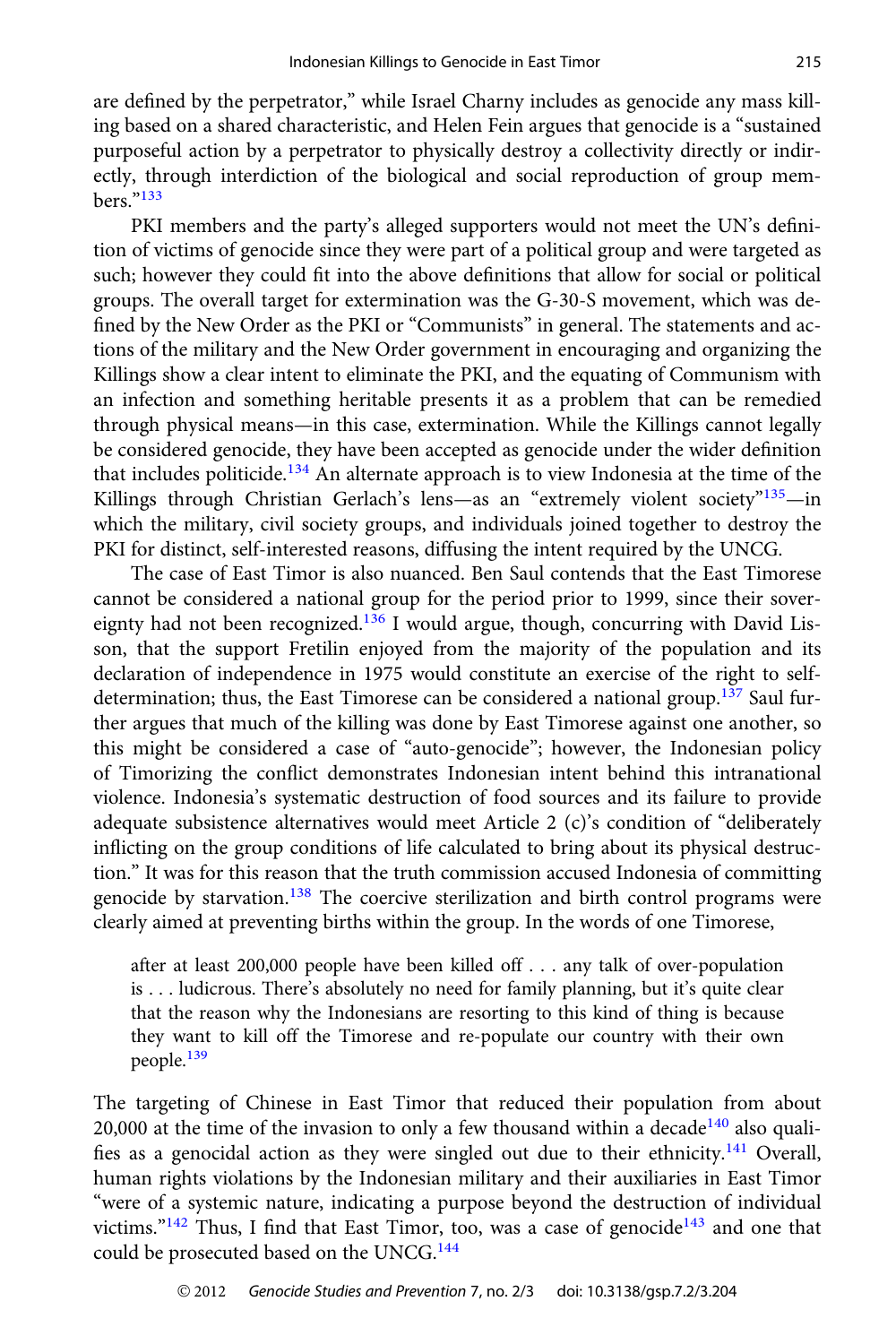#### <span id="page-13-0"></span>Conclusion

There were many parallels between the two mass killings committed by the New Order: the involvement of the same clique of generals; allegations of Communism; targeting of Chinese; gender and sexual violence; tactics like pagar betis and the delegation of violence to non-state actors; and a violent rhetoric of extermination, often couched in biological and genetic terms.<sup>[145](#page-19-0)</sup> Another common factor is that there has been no prosecution of the perpetrators in either case. The Indonesian military's firm control over the government ensured prosecution would not take place after the Killings, and of the few officers brought to trial in Indonesia for atrocities committed in East Timor, most have been acquitted, and the few sentences handed out have been light.<sup>[146](#page-19-0)</sup>

The cases of the Indonesian Killings and the occupation of East Timor bear out Fein and Barbara Harff's findings that perpetrators of genocide are likely to commit it again as elites and the military become habituated to it.<sup>[147](#page-19-0)</sup> The failure of the international community to sanction the New Order regime after the Killings emboldened it and gave it a sense of free rein in East Timor, bolstered by the material and political support of powerful Western allies. While the Killings served as an example that was emulated in East Timor, the impunity with which the New Order acted serves as an example to the world. Since the invasion of East Timor in 1974, the regimes of both Saddam Hussein and Slobodan Milošević, for example, likely felt secure in committing multiple ethnic mass killings.[148](#page-19-0)

The Indonesian military's continued influence in the government and the country's continued policies of internal colonization and suppression of ethnic resistance mean that similar tactics and outcomes may be seen today in West Papua, where violence, transmigration, and cultural suppression have led many to conclude that genocide is ongoing.<sup>[149](#page-19-0)</sup> The "secession" of East Timor has been used by the Indonesian military as a justification for harsh measures in West Papua, where Kopassus special forces units the successors of Sarwo Edhie's Killings-era RPKAD and themselves responsible for many atrocities in Timor—are among the most active and have similar operational co-denames, such as Clean Sweep and Annihilation.<sup>[150](#page-19-0)</sup>

There is continuity among Indonesian military and political leaders through the conflicts. Kopassus is currently led by Pramono Edhie Wibowo, son of Sarwo Edhie. In 1999, he led an anti-terrorism sub-unit of Kopassus that was accused of facilitating a deadly attack on the Catholic diocese office in Dili.<sup>[151](#page-19-0)</sup> Kopassus forces under Pramono were subsequently accused of committing human rights violations against Papuans.<sup>[152](#page-19-0)</sup> The current president of Indonesia, Susilo Bambang Yudhoyono, is the son-in-law of Sarwo Edhie and in fact served three tours of duty in the military during "pacification" operations in East Timor[.153](#page-19-0) Further, General Timbul Silaen, previously police chief in East Timor in 1999, was appointed to the same post in West Papua in 2003.[154](#page-19-0) Scholars who speak Indonesian would likely be able to uncover many more officers with involvement in both the Killings and East Timor or East Timor and West Papua.

In the cases of both the Killings and the invasion and occupation of East Timor, Indonesia's neighbors and allies—in particular the United States, and Australia in the case of East Timor—had ample opportunity to oppose the violence and bring pressure to bear on the Indonesian government and military to halt their genocidal actions. Evidence even suggests that US opposition to the invasion of East Timor through a cutoff of military funding to Indonesia would have resulted in minimal damage to bilateral relations.[155](#page-19-0) However, realpolitik, self-interest, and disinterest won out among the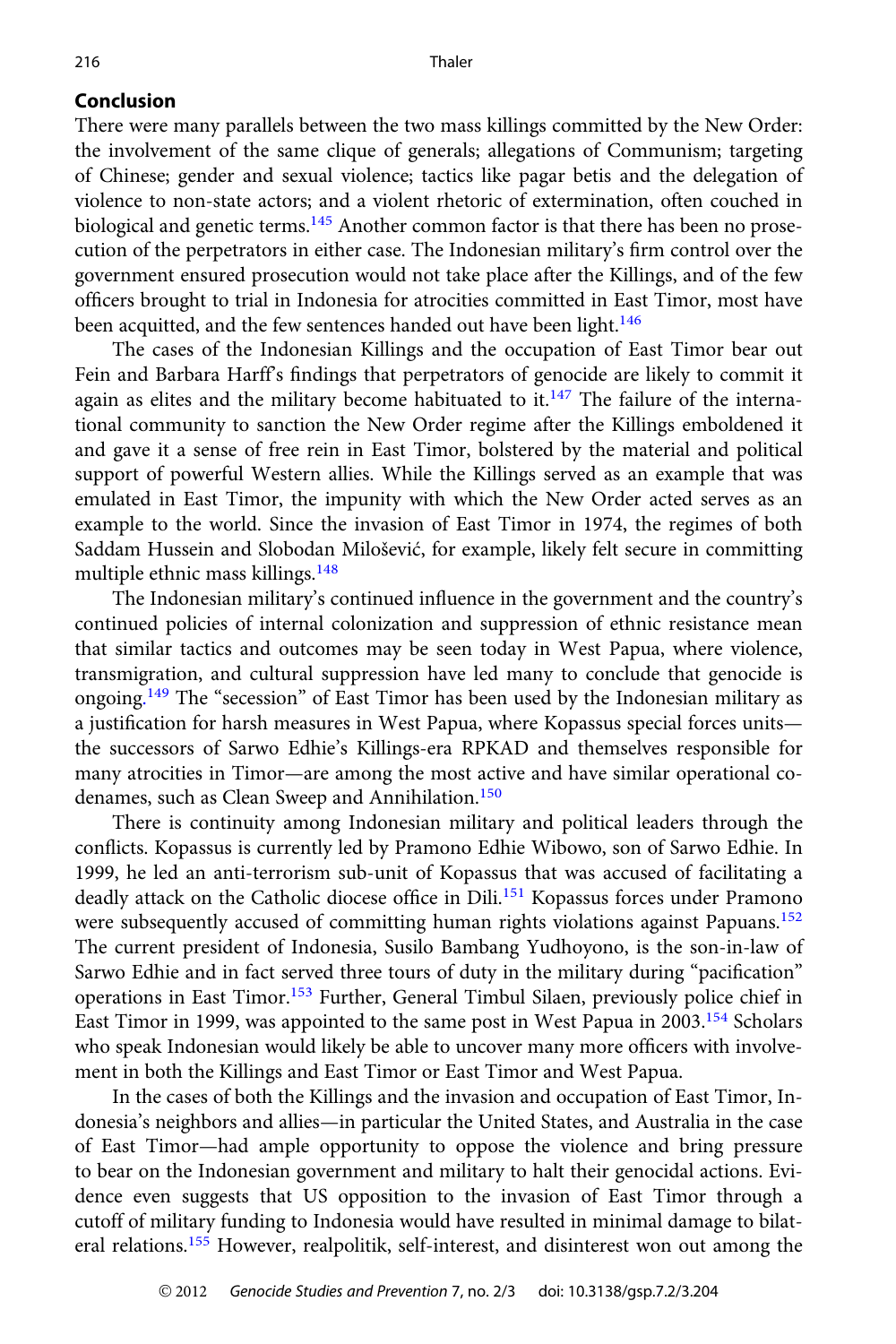<span id="page-14-0"></span>Western powers, allowing the genocidal campaigns to proceed. While it is possible for individuals and civil society to intervene early in the process of genocide to try to halt it,<sup>[156](#page-19-0)</sup> this private intervention is especially difficult in the authoritarian settings of most genocidal regimes, where information and opposition are tightly controlled. Thus, international intervention was needed to stop the Indonesian campaigns, and though it is those countries with the closest relations with the perpetrator government that have the most leverage, they also have the strongest disincentives to act.<sup>[157](#page-19-0)</sup> In the cases discussed in this article, these close allies aided and abetted the ongoing genocides. Impunity and international inaction allowed the Indonesian government and military to view genocide as an acceptable tactic in the pursuit of power consolidation, territorial gain, and economic expansion.

Without international condemnation and punishment or domestic outcry, genocide becomes part of a repertoire of repression and control for regimes. Patterns of rape and massacre learned and used during the Killings were embedded in the institutional repertoire of the Indonesian military and state, then applied to East Timor. If genocide truly is "our era's most heinous crime,"[158](#page-19-0) the international community must act accordingly to ensure that genocidal regimes are punished for the atrocities they commit and that any steps toward reoffending are cut short.

Kai Thaler is a doctoral student in the Department of Government at Harvard University and is an Affiliated Researcher of the Portuguese Institute of International Relations and Security (IPRIS). He holds a BA in political science from Yale University and a MSocSc in sociology from the University of Cape Town.

#### **Notes**

- [1](#page-1-0). Hitler is famously reported to have asked, "Who still talks nowadays of the extermination of the Armenians?" Wendy C. Hamblett, "Guilty of Innocence or Nobody Remembers the Armenians," Journal of Genocide Research 7,1 (2005): 129–44, 129.
- [2](#page-1-0). See, for example, Ben Kiernan, Blood and Soil (New Haven, CT: Yale UP, 2007), 374–90; Horst Drechsler, "Let Us Die Fighting": The Struggle of the Herero and the Nama against German Imperialism (1884- 1915), trans. Bernd Zollner (London: Zed, 1980); Jon Bridgman and Leslie J. Worley, "Genocide of the Hereros" in Century of Genocide, 2nd ed., ed. Samuel Totten, William S. Parsons, and Israel W. Charny (New York: Routledge, 2004), 15–52.
- [3](#page-1-0). See Mahmood Mamdani, "A Brief History of Genocide," Transition 10,3 (2001): 26–47; Kiernan, Blood and Soil, 35–7. Robert Gordon argues that the Germans also committed genocide against the San people in South-West Africa in 1914. Robert J. Gordon, "Hiding in Full View: The 'Forgotten' Bushman Genocides of Namibia," Genocide Studies and Prevention 4,1 (2009): 29–57, [http://dx.doi.org/10.3138/](http://dx.doi.org/10.3138/gsp.4.1.29) [gsp.4.1.29](http://dx.doi.org/10.3138/gsp.4.1.29).
- [4.](#page-1-0) Isabel V. Hull, "Military Culture and the Production of 'Final Solutions' in the Colonies: The Example of Wilhelminian Germany" in The Specter of Genocide: Mass Murder in Historical Perspective, ed. Robert Gellately and Ben Kiernan (New York: Cambridge UP, 2003), 141–62.
- [5.](#page-2-0) The similarity of the two mass killings is often mentioned in passing, for instance by Catherine Barnes, who characterizes the New Order government as a "genocidal regime." Catherine Barnes, "The Functional Utility of Genocide: Towards a Framework for Understanding the Connection between Genocide and Regime Consolidation, Expansion and Maintenance," Journal of Genocide Research 7,3 (2005): 309–30, 323. Geoffrey Robinson offers an interesting comparison of the role of militias in both the Killings and in East Timor. Geoffrey Robinson, "People's War: Militias in East Timor and Indonesia," South East Asia Research 9,3 (2001): 271–318.
- [6.](#page-2-0) Instead of having both a first and last name, many Javanese have only one name.
- [7.](#page-2-0) Nasionalisme, agama, komunisme. The Nasakom ideology "postulated that there were no fundamental conflicts between these three ideologies and that all three reflected different aspects of the Indonesian national personality." Robert Cribb, "Unresolved Problems in the Indonesian Killings of 1965-1966," Asian Survey 42,4 (2002): 550–63, 553.
- [8.](#page-2-0) Robert Cribb, "Genocide in Indonesia, 1965–66," Journal of Genocide Research 3,2 (2001): 219–39, 229; Harold Crouch, The Army and Politics in Indonesia (Ithaca, NY: Cornell UP, 1978), 84. While most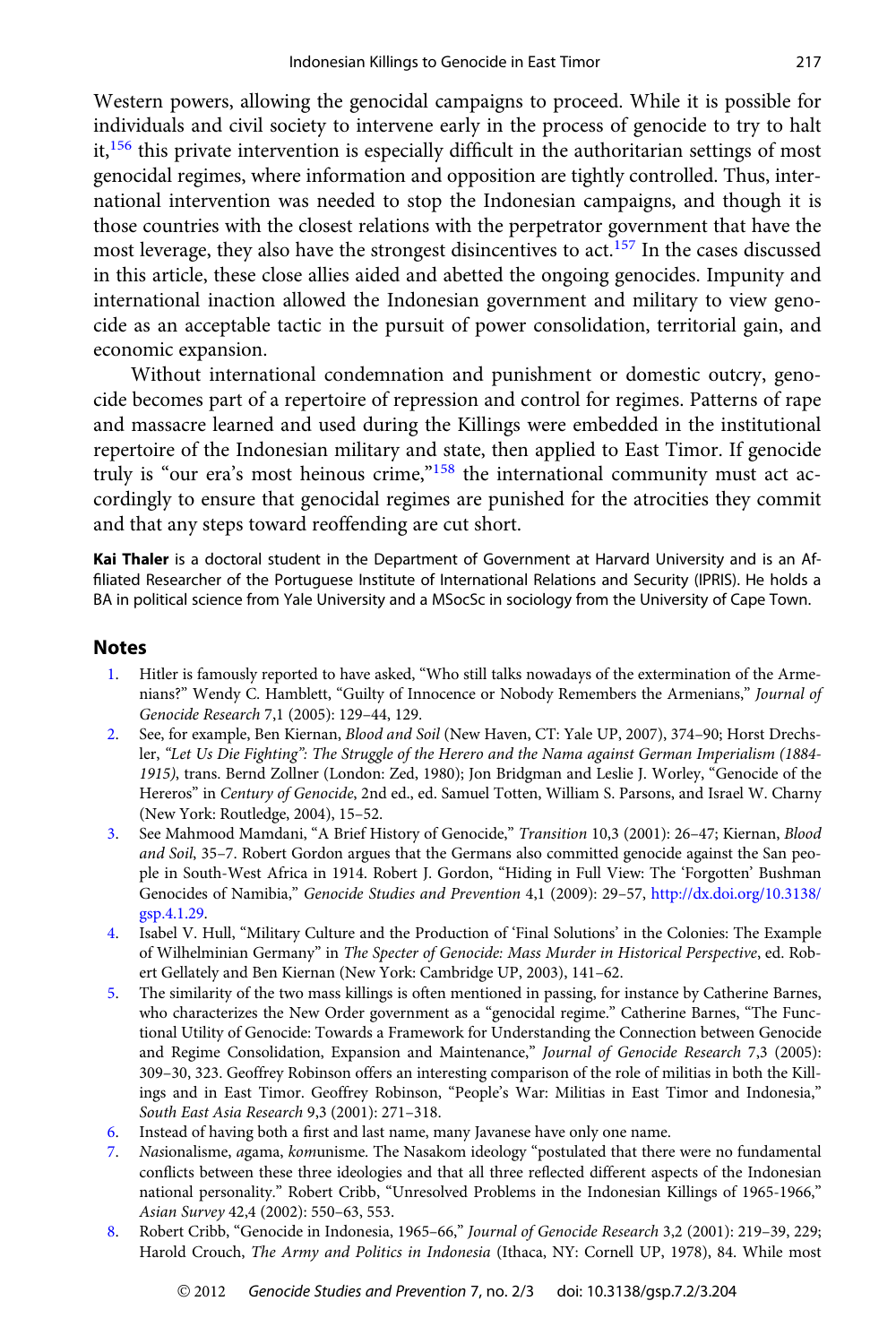<span id="page-15-0"></span>scholars see Sukarno as working closely with and promoting the PKI and its programs, Wertheim argues that, through Nasakom, Sukarno forced the PKI to moderate: "In order to be acceptable as partners, the communists had to water down much of their social and political radicalism. By making them share governmental responsibility, he had manoeuvered the communists into a somewhat precarious position if they wanted to criticize official policy." W.F. Wertheim, "Indonesia Before and After the Untung Coup," Pacific Affairs 39,1/2 (1966): 115–27, 118.

- [9.](#page-2-0) Jan Breman, "Bali's Killing Fields Thirty Years Ago," Economic and Political Weekly 31,16/17 (1996): 997–9; Elizabeth Fuller Collins, "Indonesia: A Violent Culture?" Asian Survey 42,4 (2002): 582–604, 600–1; Geoffrey Robinson, "The Economic Foundations of Political Conflict in Bali, 1950-1965," Indonesia 54 (1992): 59–93, 77; Kenneth R. Young, "Local and National Influences in the Violence of 1965" in The Indonesian killings of 1965-1966: Studies from Java and Bali, ed. Robert Cribb (Clayton, Victoria: Center for Southeast Asian Studies, Monash U, 1990), 63–99.
- [10.](#page-2-0) Cribb, "Unresolved Problems," 554.
- [11](#page-2-0). Brian May, The Indonesian Tragedy (Boston: Routledge & Kegan Paul, 1978), 83.
- [12](#page-2-0). Steven Drakeley describes it as "a classic and intriguing historical 'whodunit.'" Steven Drakeley, "Lubang Buaya: Myth, Misogyny and Massacre." Nebula 4,4 (2007): 11–35, 13.
- [13](#page-2-0). Peter Dale Scott ("The United States and the Overthrow of Sukarno, 1965-1967," Pacific Affairs 58, 2 [1985]: 239–64) argues that Untung was a dupe and that both G-30-S and the reaction were designed to serve Suharto and the United States, a position which receives some support from Roger K. Paget ("The Military in Indonesian Politics: The Burden of Power," Pacific Affairs 40,3/4 [1967]: 294–314). Paget finds that "most of the insurrectionary units and their leaders had been under [Suharto's] former command" (298).
- [14](#page-3-0). There are many accounts of the events of this "coup"; for a clear and succinct recounting of the known facts, see May, Indonesian Tragedy, 94–7.
- [15](#page-3-0). See especially Crouch, Army and Politics, 94–125; May, Indonesian Tragedy, 103–20.
- [16.](#page-3-0) Cribb, "Unresolved Problems," 551–2.
- [17](#page-3-0). Crouch, Army and Politics, 136.
- [18.](#page-3-0) For a closer analysis of the claims of sexual violence and impropriety, see Drakeley, "Lubang Buaya"; Saskia E. Wieringa, "The Birth of the New Order State in Indonesia: Sexual Politics and Nationalism," Journal of Women's History 15,1 (2003): 70–91. Gerwani members were also alleged to have prostituted themselves to soldiers in order to steal their weapons before killing and castrating them. Geoffrey Robinson, Dark Side of Paradise: Political Violence in Bali (Ithaca, NY: Cornell UP, 1995), 293.
- [19.](#page-3-0) Ben Anderson, "How Did the Generals Die?" Indonesia 43 (1987): 109–34.
- [20](#page-3-0). Antara, 13 December 1965, cited in Drakeley, "Lubang Buaya," 19.
- [21](#page-3-0). Jaechun Kim, "U.S. Covert Action in Indonesia in the 1960s: Assessing the Motives and Consequences," Journal of International and Area Studies 9,2 (2002): 63–85, 77n31.
- [22.](#page-3-0) David Easter, "'Keep the Indonesian Pot Boiling': Western Covert Intervention in Indonesia, October 1965–March 1966," Cold War History 5,1 (2005): 55–73, 63.
- [23.](#page-3-0) Drakeley, "Lubang Buaya," 17; Jean-Louis Margolin, "Indonésie 1965: un massacre oublié" [Indonesia 1965: a forgotten massacre], Revue International de Politique Comparée 8,1 (2001): 59–92, 61. On Madiun, see Ann Swift, The Road to Madiun: The Indonesian Communist Uprising of 1948 (Ithaca, NY: Cornell UP, 1989).
- [24](#page-3-0). Crouch, Army and Politics, 140. Michael Van Langenberg ("Gestapu and State Power in Indonesia" in Cribb, Indonesian Killings, 45–61, 48) notes the necessary intent behind the construction of the name Gestapu, since "Indonesian citation of dates normally follows the day/month/year format."
- [25](#page-3-0). Drakeley, "Lubang Buaya," 21.
- [26](#page-3-0). Djakarta Daily Mail, 11 December 1965, cited in Drakeley, "Lubang Buaya," 21.
- [27](#page-3-0). Duta Masyarakat, 19 October 1965, cited in Van Langenberg, "Gestapu and State Power," 50.
- [28.](#page-3-0) The Australian, 22 April 1966, cited in Easter, "Keep the Indonesian Pot Boiling," 69.
- [29](#page-4-0). Angkatan Bersendjata, 8 October 1965, cited in Robinson, Dark Side, 281n18.
- [30.](#page-4-0) Drakeley, "Lubang Buaya," 21.
- [31](#page-4-0). Christian Gerlach, Extremely Violent Societies: Mass Violence in the Twentieth Century (New York: Cambridge UP, 2010).
- [32](#page-4-0). May, Indonesian Tragedy, 121.
- [33](#page-4-0). Crouch, Army and Politics, 141.
- [34](#page-4-0). May, Indonesian Tragedy, 121.
- [35](#page-4-0). Cribb, "Unresolved Problems," 552; Hilmar Farid, "Indonesia's Original Sin: Mass Killings and Capitalist Expansion, 1965–66," Inter-Asia Cultural Studies 6,1 (2005): 3–16; Van Langenberg, "Gestapu and State Power," 47; Young, "Local and National Influences," 80.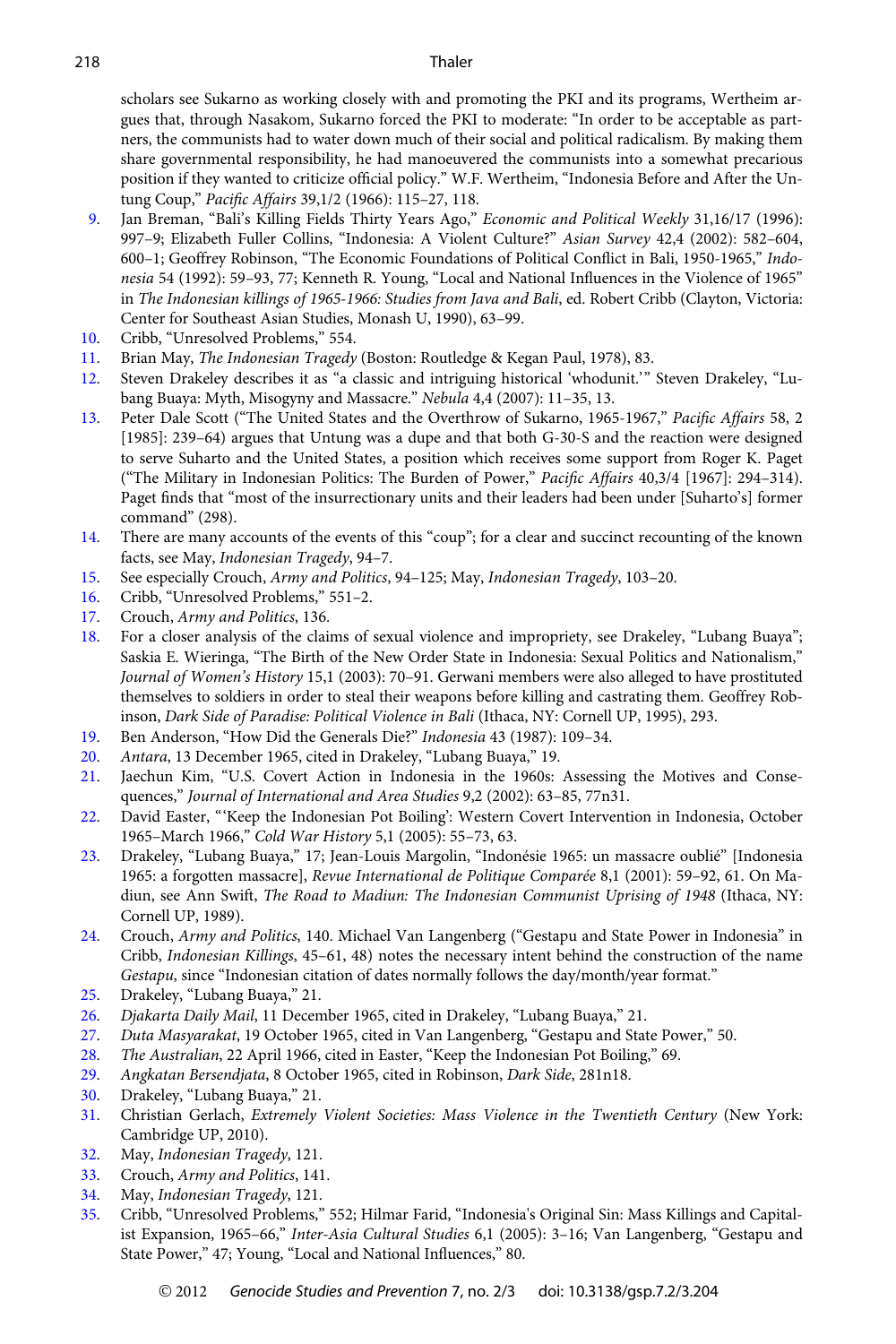- <span id="page-16-0"></span>[36.](#page-4-0) Crouch, Army and Politics, 143.
- [37](#page-4-0). Antara Ichtisar Tahunan, 19 December 1965, cited in Crouch, Army and Politics, 143.
- [38.](#page-4-0) The PKI had previously been very strong in West Java, so anti-Communist violence there was relatively "mild." Crouch, Army and Politics, 142.
- [39.](#page-4-0) Ibid., 143–52; Van Langenberg, "Gestapu and State Power," 49.
- [40.](#page-4-0) May, Indonesian Tragedy, 121–2; Cribb, "Genocide in Indonesia," 233.
- [41.](#page-4-0) Crouch, Army and Politics, 140–53; Scott, "Overthrow of Sukarno," 239–64
- [42.](#page-4-0) May, Indonesian Tragedy, 122.
- [43.](#page-4-0) Ibid.; Young, "Local and National Influences," 83.
- [44.](#page-5-0) There is also evidence of participation in the Killings by a violent, lumpen stratum of society that participated because of the opportunities for looting and other criminal activity that the disorder permitted. See Robert Cribb, "Introduction: Problems in the Historiography of the Killings in Indonesia" in Cribb, Indonesian Killings," 1–44, 31–2; Robert Cribb, "The Indonesian Massacres" in Totten, Parsons, and Charny, Century of Genocide, 289–326, 238; and Crouch, Army and Politics, 153.
- [45.](#page-5-0) Breman, "Bali's Killing Fields," 999; Young, "Local and National Influences," 86.
- [46.](#page-5-0) Robinson, Dark Side, 293.
- [47.](#page-5-0) Ibid., 299.
- [48.](#page-5-0) Wertheim, "Indonesia Before and After," 122–3.
- [49.](#page-5-0) Farid, "Indonesia's Original Sin," 7.
- [50.](#page-5-0) Cribb, "Genocide in Indonesia," 233–4; Margolin, "Indonésie 1965," 83–4.
- [51.](#page-5-0) For detailed information on the gruesomeness of the Killings in Central Java, see Anonymous, "Additional Data on Counter-Revolutionary Cruelty in Indonesia, Especially in East Java," in Cribb, Indonesian Killings, 169–76, an Indonesian report on the violence that was discovered by Tapol in the 1970s. See also the firsthand accounts provided in Cribb, "Indonesian Massacres," 289–326.
- [52.](#page-5-0) May, Indonesian Tragedy, 123.
- [53](#page-5-0). Easter, "Keep the Indonesian Pot Boiling," 61.
- [54.](#page-5-0) Pipit Rochijat, "Am I PKI or non-PKI?" Indonesia 40 (1985): 37–56, 44.
- [55.](#page-5-0) May, Indonesian Tragedy, 123.
- [56.](#page-5-0) See Stathis N. Kalyvas, "The Ontology of 'Political Violence': Action and Identity in Civil Wars," Perspectives on Politics 1,3 (2003): 475–94. Kalyvas succinctly describes the variance across regions in many people's motivations for killing: "in the southern Sumatra province of Lampung, the violence was caused by a conflict between local Muslims and Javanese transmigrant settlers. In some areas of Timor, the victims were Protestants, while in others they were followers of local cults; in Lombok they were Balinese and Chinese. The killings in Central and East Java were caused by hostility between local Muslim cultural-religious groups known as abangan; in Bali they were associated with long-standing rivalries between patronage groups" (478).
- [57.](#page-5-0) There are substantial allegations that United States officials provided lists of Communist sympathizers to Indonesian authorities so they could be killed. See especially Cribb, "Introduction," 7n11; Kim, "U.S. Covert Action," 78.
- [58](#page-5-0). Cribb, "Genocide in Indonesia," 233.
- [59.](#page-6-0) Vrij Uit, 17 December 1966, cited in Robinson, Dark Side, 298; Cribb, "Introduction," 11.
- [60.](#page-6-0) Leslie Dwyer and Degung Santikarma, "'When the World Turned to Chaos': 1965 and Its Aftermath in Bali, Indonesia" in Gellately and Kiernan, Specter of Genocide, 289–306, 294.
- [61](#page-6-0). Ibid.
- [62.](#page-6-0) Mark Mazower, "Violence and the State in the Twentieth Century," American Historical Review 107,4 (2002): 1158–78, 1173; see also Adrian Vickers, A History of Modern Indonesia (New York: Cambridge UP, 2005), 142–3.
- [63.](#page-6-0) Cribb, "Introduction," 24; Kalyvas, "Ontology of 'Political Violence,'" 478.
- [64.](#page-6-0) Seymour Topping, "Indonesia Haunted by Mass Killing," New York Times, 24 August 1966, cited in Wertheim, "Indonesia Before and After," 123.
- [65](#page-6-0). Robert Cribb, "Bali, Editor's Introduction" in Cribb, Indonesian Killings, 241–8, 246; Cribb, "Genocide in Indonesia," 235. See also Charles A. Coppel, Indonesian Chinese in Crisis (Kuala Lumpur: Oxford UP, 1983).
- [66](#page-6-0). Robert Cribb and Charles A. Coppel, "A Genocide that Never was: Explaining the Myth of Anti-Chinese Massacres in Indonesia, 1965–66," Journal of Genocide Research 11,4 (2009): 447–65.
- [67.](#page-6-0) Drakeley, "Lubang Buaya," 24.
- [68.](#page-6-0) Wieringa, "Birth of the New Order," 80.
- [69.](#page-6-0) Dwyer and Santikarma, " 'When the World Turned to Chaos,'" 298–9.
- [70.](#page-6-0) Wieringa, "Birth of the New Order," 70–91.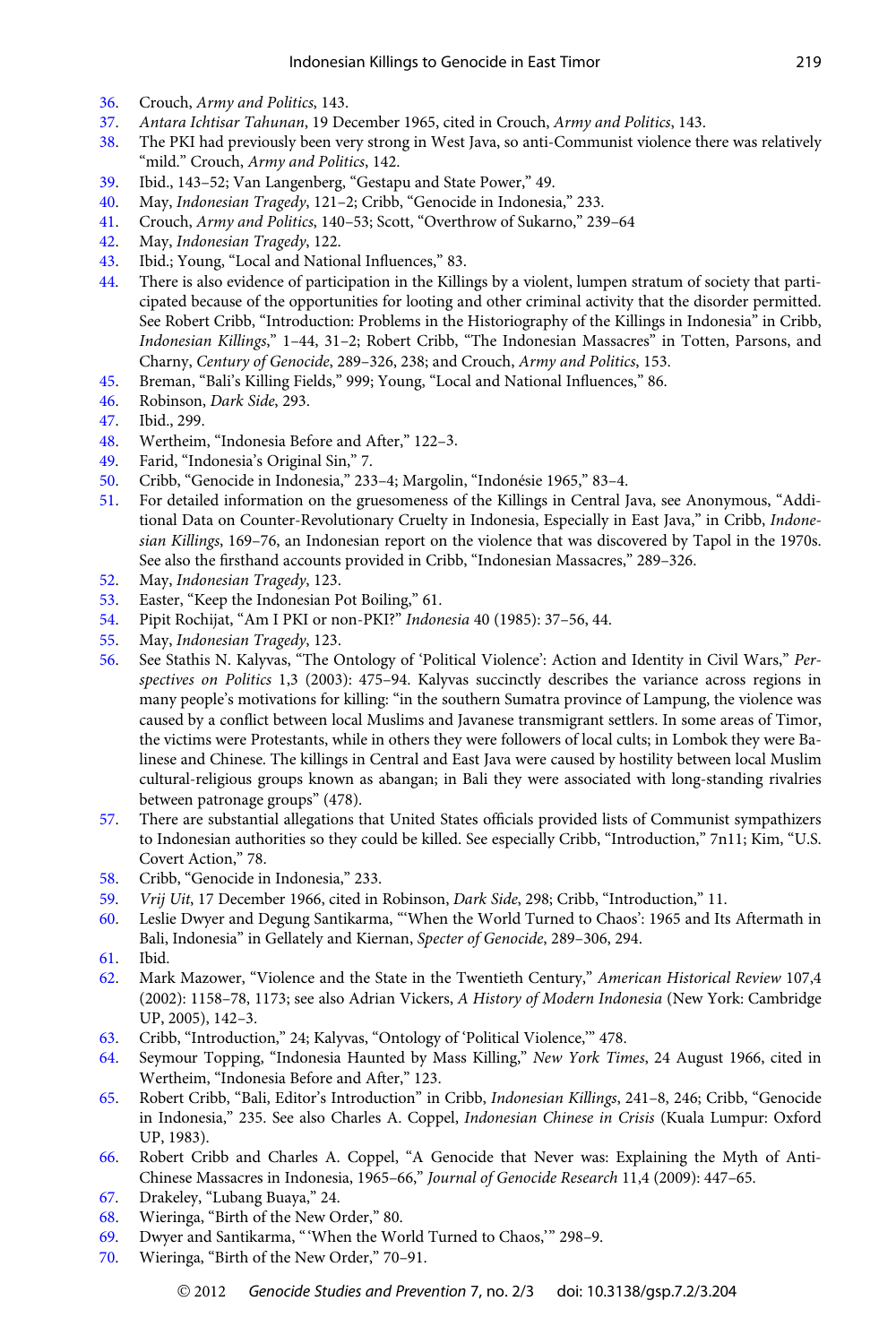#### <span id="page-17-0"></span>220 Thaler

- [71](#page-6-0). Anonymous, "Additional Data," 171–3.
- [72.](#page-6-0) Rochijat, "Am I PKI," 45.
- [73.](#page-6-0) On sexual violence against women in genocides more generally, see Allison Ruby Reid-Cunningham, "Rape as a Weapon of Genocide," Genocide Studies and Prevention 3,3 (2008): 279–96, [http://dx.doi.](http://dx.doi.org/10.3138/gsp.3.3.279) [org/10.3138/gsp.3.3.279](http://dx.doi.org/10.3138/gsp.3.3.279). In some Indonesian cases, violence against men also took a sexual form, as victims had their penises amputated presumably to avenge the alleged mutilation of the generals. They also became symbols of the repression of open sexuality as the severed penises of Communists were displayed outside one brothel. Rochijat, "Am I PKI," 44.
- [74](#page-6-0). Crouch, Army and Politics, 154; Robinson, Dark Side, 296.
- [75](#page-7-0). May, Indonesian Tragedy, 203.
- [76.](#page-7-0) Ibid., 205–6.
- [77.](#page-7-0) Drakeley, "Lubang Buaya," 12.
- [78](#page-7-0). Cribb, "Introduction," 12. See also Amnesty International, Political Killings by Governments (London: Amnesty International, 1983), 37–8.
- [79](#page-7-0). Cribb, "Indonesian Massacres," 233; Dwyer and Santikarma, "'When the World Turned to Chaos,' " 290–1n2.
- [80.](#page-7-0) Cribb, "Introduction," 41.
- [81](#page-7-0). Dwyer and Santikarma, "'When the World Turned to Chaos,'" 297, 299. See also Cribb, "Genocide in Indonesia," 236.
- [82](#page-7-0). Vickers, History of Modern Indonesia, 159–60.
- [83](#page-7-0). James T. Siegel, A New Criminal Type in Jakarta: Counterrevolution Today (Durham, NC: Duke UP, 1998), 5.
- [84.](#page-7-0) For example, Crouch, Army and Politics; John A. MacDougall, "Patterns of Military Control in the Indonesian Higher Central Bureaucracy," Indonesia 33 (1982): 89–121; and Allan A. Samson, "Indonesia 1972: The Solidification of Military Control," Asian Survey 13,2 (1973): 127–39.
- [85.](#page-8-0) According to a member, "ASDT was formed to defend the idea of the right to independence; Fretilin was formed to fight for independence." John G. Taylor, East Timor: The Price of Freedom (New York: Zed, 1999), 33.
- [86.](#page-8-0) Barnes, "Functional Utility of Genocide," 317; Carmel Budiardjo and Liem Soei Liong, The War against East Timor (London: Zed, 1984), 7; James Dunn, Timor: A People Betrayed (Milton, Australia: Jacaranda P, 1983), 109–10; James Dunn, "Genocide in East Timor," in Totten, Parsons, and Charny, Century of Genocide, 263–94, 267.
- [87.](#page-8-0) Dunn, Timor, 109.
- [88](#page-8-0). Dunn, Timor, 169; Robinson, "People's War," 295.
- [89](#page-8-0). Melbourne Herald, 5 September 1975, cited in Budiardjo and Liong, War against East Timor, 19.
- [90](#page-8-0). Dunn, Timor, 183. Meanwhile, the refugees were held captive by the Indonesians, given little food, and committed to forced labor.
- [91](#page-8-0). Peter Britton, "Indonesia's Neo-Colonial Armed Forces," Bulletin of Concerned Asian Scholars 7,3 (1975): 14–21, 15.
- [92.](#page-8-0) Budiardjo and Liong, War against East Timor, 10; Taylor, East Timor, 38.
- [93](#page-8-0). Dunn, Timor, 141. Brad Simpson argues that anti-Communism was not so much a concern of the U.S. and Australia, as they were disinterested in East Timor's fate as a territory too small and economically insignificant to risk relations with the Suharto government. Brad Simpson, "'Illegally and Beautifully': The United States, the Indonesian Invasion of East Timor and the International Community, 1974– 76," Cold War History 5,3 (2005): 281–315.
- [94.](#page-9-0) Taylor, East Timor, 70.
- [95.](#page-9-0) Ibid., 69.
- [96.](#page-9-0) Dunn, Timor, 284; Amnesty International, East Timor: Violations of Human Rights (London: Amnesty International, 1985), 28.
- [97](#page-9-0). Taylor, East Timor, 79.
- [98.](#page-9-0) Dunn, Timor, 285.
- [99.](#page-9-0) Ibid., 286; Taylor, East Timor, 70.
- [100.](#page-9-0) John G. Taylor, "'Encirclement and Annihilation': The Indonesian Occupation of East Timor" in Gellately and Kiernan, Specter of Genocide, 163–87, 165–6.
- [101.](#page-9-0) Dunn, Timor, 211.
- [102.](#page-9-0) Budiardjo and Liong, War against East Timor, 27.
- [103.](#page-9-0) Taylor, East Timor, 84.
- [104.](#page-9-0) Ibid., 28.
- [105.](#page-9-0) Dunn, Timor, 313.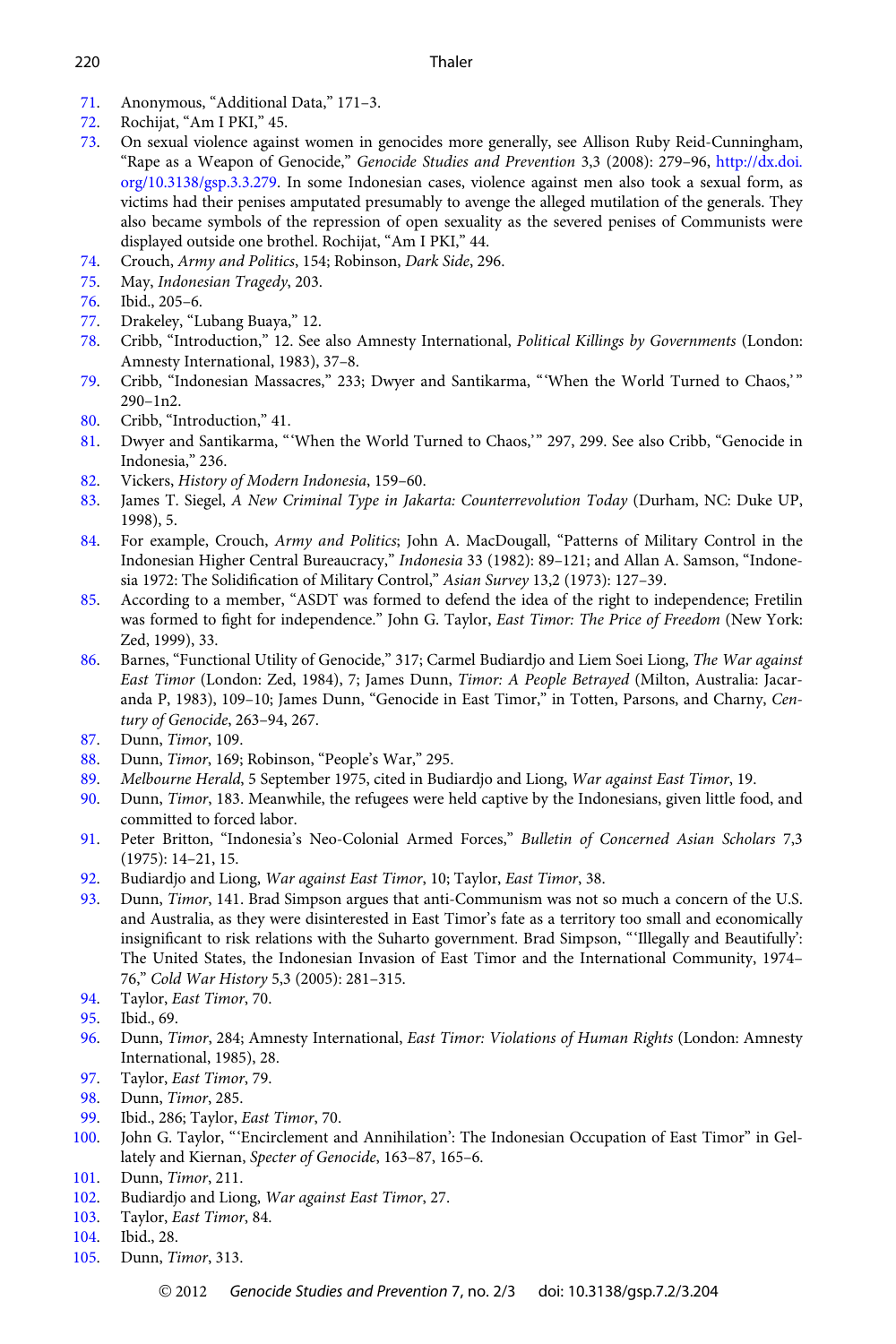- <span id="page-18-0"></span>[106.](#page-9-0) J.S. Dunn, "The Dunn Report on East Timor: The East Timor situation—report on talks with Timorese Refugees in Portugal," Journal of Contemporary Asia 7,3 (1977): 409–17, 412; Ben Kiernan, "War, Genocide and Resistance in East Timor, 1975–99: Comparative Reflections on Cambodia," in War & State Terrorism: The United States, Japan, & the Asia-Pacific in the Long Twentieth Century, ed. Mark Selden and Alvin Y. So, (Lanham, MD: Rowan & Littlefield, 2003), 199–233, 224.
- [107.](#page-9-0) Taylor, East Timor, 93.
- [108.](#page-9-0) Dunn, Timor, 324.
- [109.](#page-9-0) Budiardjo and Liong, War against East Timor, 74–81; Taylor, East Timor, 120–2.
- [110.](#page-10-0) Dunn, East Timor, 335.
- [111.](#page-10-0) Budiardjo and Liong, War against East Timor, 41.
- [112.](#page-10-0) Robinson, "People's War," 291. According to Robinson, pagar betis had been used before the Killings in the Indonesian military's counterinsurgency campaign against the Darul Islam rebel group in the 1950s.
- [113.](#page-10-0) Taylor, East Timor, 101.
- [114.](#page-10-0) For example, Robinson, "People's War."
- [115.](#page-10-0) Taylor, "Encirclement and Annihilation," 168.
- [116.](#page-10-0) Amnesty International, *East Timor*, 23. See also Kiernan, *Blood and Soil*, 580.<br>117. Tavlor. *East Timor*. 150.
- Taylor, East Timor, 150.
- [118.](#page-10-0) Taylor, "Encirclement and Annihilation," 172.
- [119.](#page-10-0) Derrick Silove, "Conflict in East Timor: Genocide or Expansionist Occupation?" Human Rights Review 1,3 (2000): 62–79, 69–70.
- [120.](#page-10-0) For example, Geoff Simons, Indonesia: The Long Oppression (New York: St. Martin's Press, 2000), 66.
- [121](#page-10-0). Ibid., 88.
- [122.](#page-10-0) J. Modvig et al., "Torture and Trauma in Post-Conflict East Timor," The Lancet 356,9243 (2000): 1763.<br>123. Ben Kiernan, "Cover Un and Denial of Genocide: Australia, the USA, East Timor, and the Aborigines."
- [123.](#page-10-0) Ben Kiernan, "Cover Up and Denial of Genocide: Australia, the USA, East Timor, and the Aborigines," Critical Asian Studies 34,2 (2002): 163–92, 175.
- [124.](#page-11-0) Robinson, "People's War," 275.
- [125.](#page-11-0) For details, see Ben Saul, "Was the Conflict in East Timor 'Genocide' and Why Does it Matter?" Melbourne Journal of International Law 2 (2001): 477–522, 484; and Joseph Nevins, A Not-So-Distant Horror: Mass Violence in East Timor (Ithaca, NY: Cornell UP, 2005).
- [126.](#page-11-0) Dunn, "Genocide," 278; Taylor, East Timor, xxvii–xxviii. Dunn gives a higher figure of 250,000 East Timorese deported.
- [127.](#page-11-0) Dunn, Timor, 285–6, 302.
- [128.](#page-11-0) For example, Peter Carey, "Third-World Colonialism, the Geração Foun, and the Birth of a New Nation: Indonesia through East Timorese Eyes, 1975–99." Indonesia 76 (2003): 23–67; Christine Mason, "Women, Violence and Nonviolent Resistance in East Timor," Journal of Peace Research 42,6 (2005): 737–49; Miranda E. Sissons, From One Day to Another: Violations of Women's Reproductive and Sexual Rights in East Timor (Melbourne: East Timor Human Rights Centre, 1997). As in the Killings, there are also anecdotal accounts of sexual violence against men, for instance the public castration of a cousin of Fretilin President Nicolau Lobato. Carey, "Third-World Colonialism," 34.
- [129.](#page-11-0) Budiardjo and Liong, War against East Timor, 116; Matthew Jardine, East Timor: Genocide in Paradise (Tucson: Odonian, 1995), 62; Mason, "Women, Violence and Nonviolent Resistance," 737–49; Robert A. Rubinstein and Sandra D. Lane, "Population, Identity and Political Violence," Social Justice: Anthropology, Peace and Human Rights 3,3/4 (2003): 139–52, 145–6; Sissons, One Day to Another.
- [130.](#page-11-0) See Taylor, "Encirclement and Annihilation," 163n1, for a discussion.
- [131](#page-11-0). CAVR, Chega! The Report of the Commission for Reception, Truth, and Reconciliation in Timor-Leste (Dili: Commisão de Acolhimento, Verdade, e Reconciliação de Timor-Leste, 2008).
- [132.](#page-11-0) Convention on the Prevention and Punishment of the Crime of Genocide, 9 December 1948, 78 U.N.T.S. 277, <http://www2.ohchr.org/english/law/genocide.htm> (accessed 23 Aug 2012).
- [133.](#page-12-0) Frank Chalk and Kurt Jonassohn, The History and Sociology of Genocide (New Haven, CT: Yale UP, 1990), 23; Israel W. Charny, "The Study of Genocide," in Genocide: A Critical Bibliographic Review, ed. Israel Charny (New York: Facts on File, 1988), 1–19, 4; Helen Fein, Genocide: A Sociological Perspective (London: SAGE), 24.
- [134.](#page-12-0) See Cribb, "Genocide," 219–21.
- [135](#page-12-0). Gerlach, Extremely Violent Societies.
- [136.](#page-12-0) Saul, "Was the Conflict in East Timor 'Genocide'?" 499.
- [137.](#page-12-0) David Lisson, "Defining 'National Group' in the Genocide Convention: A Case Study of Timor-Leste," Stanford Law Review 60,5 (2008): 1459–96.
- [138.](#page-12-0) CAVR, Report of the Commission.